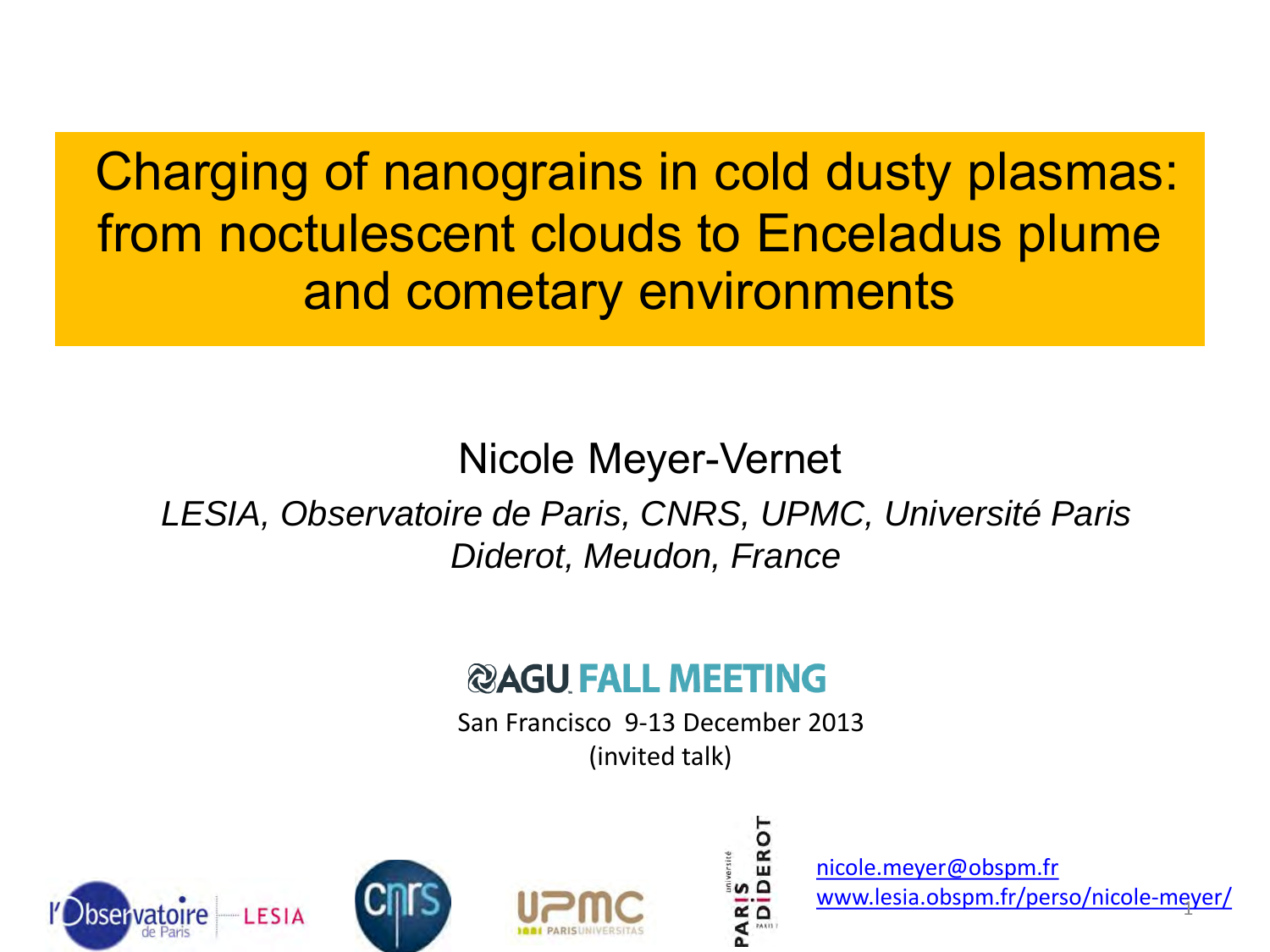# Nano grains

- What are they?
- Where are they found?
- What makes them different?
- How are they charged in cold plasmas?
- ... and in dusty plasmas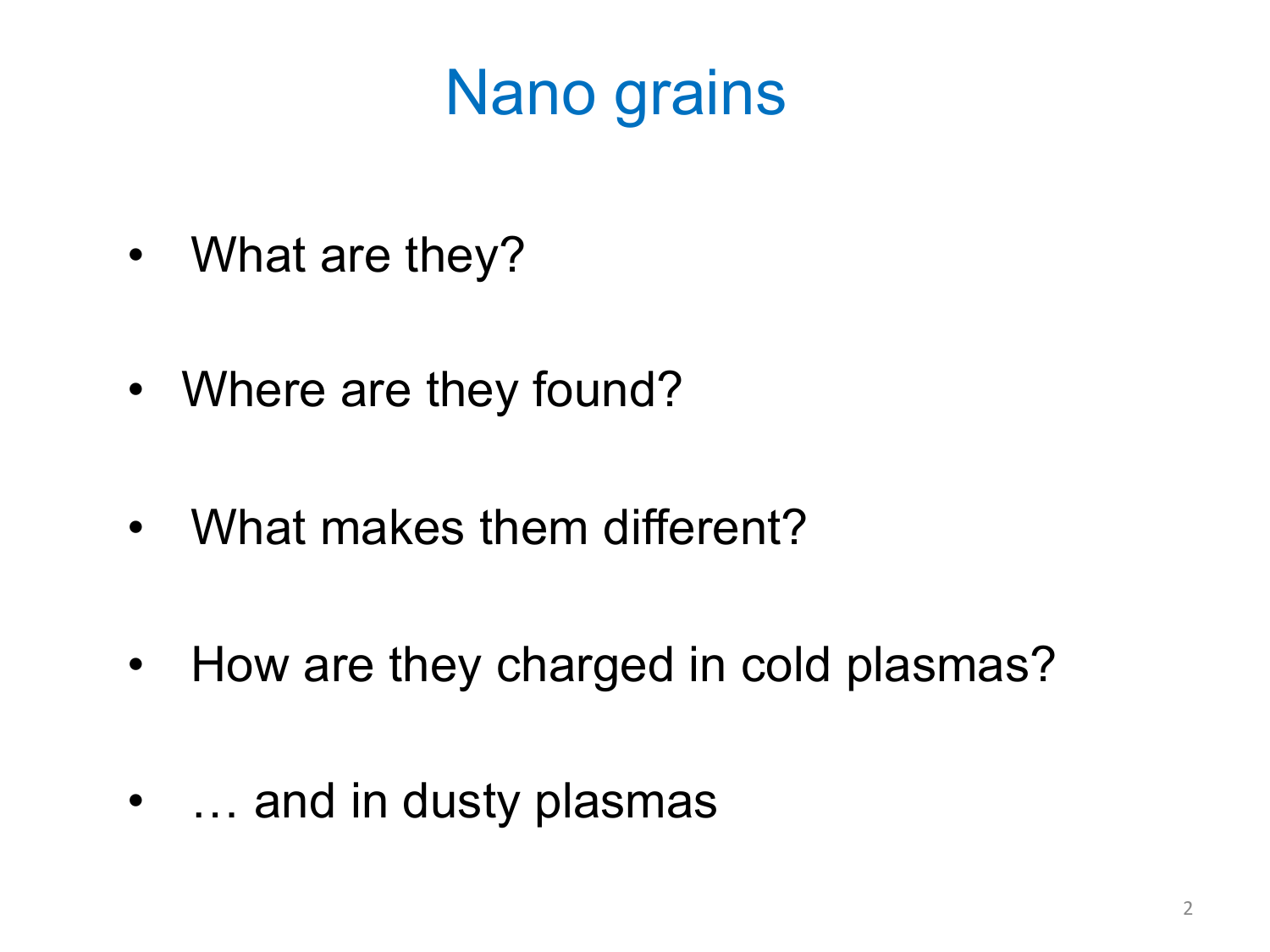**Original definition of a nanoparticle:** a particle that consists of a countable number of atoms

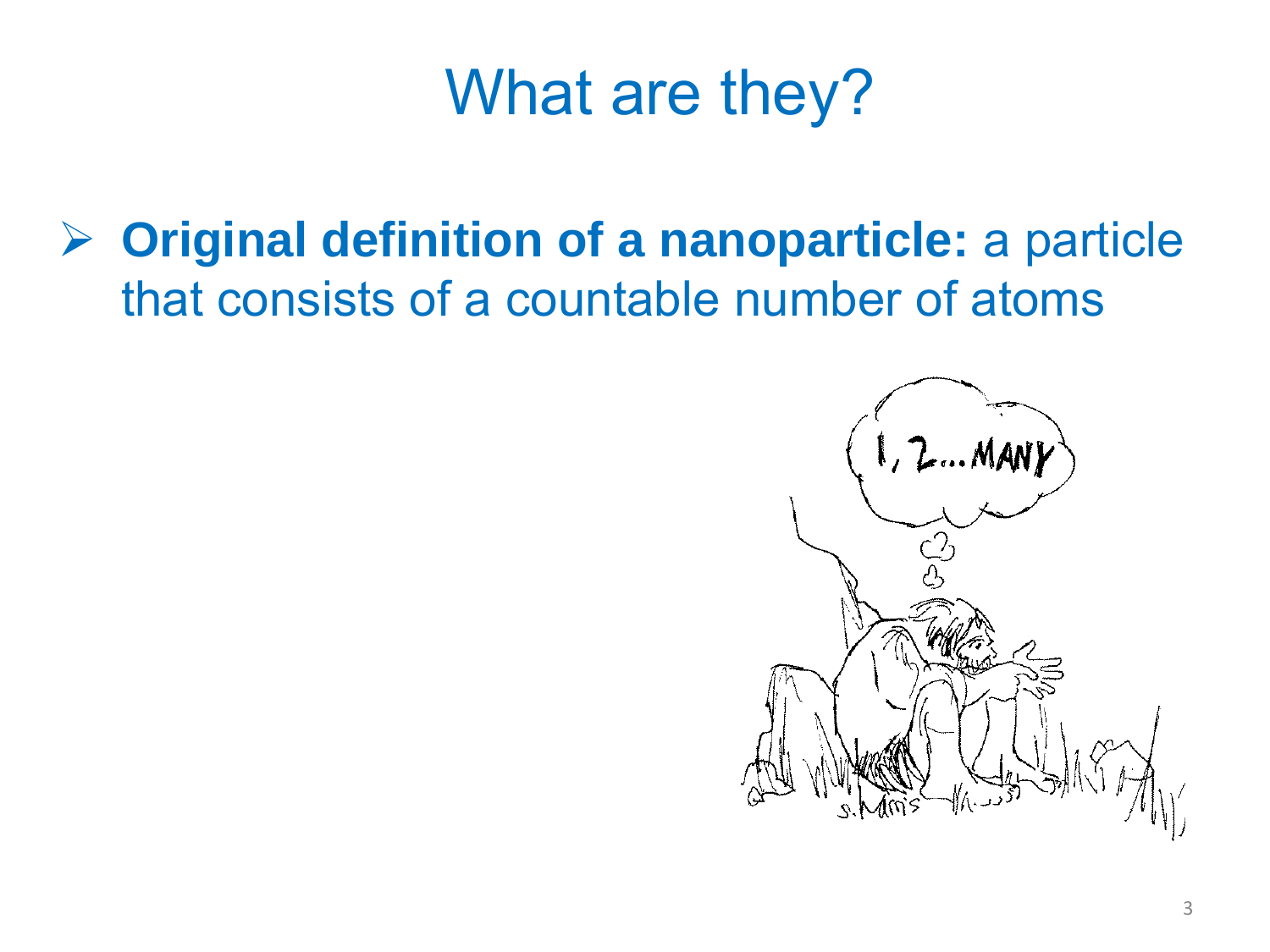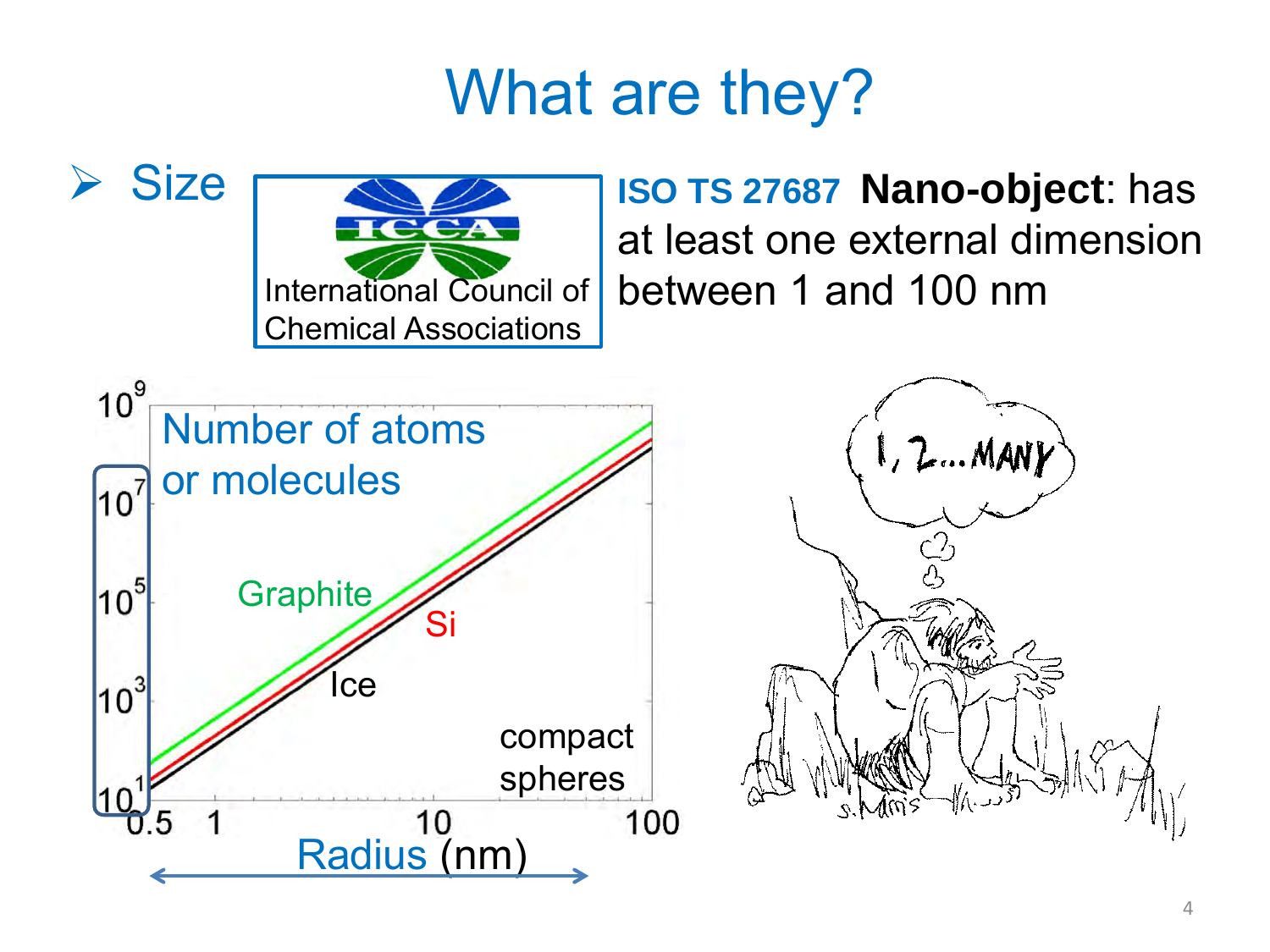*The size may determine the structure*



*molecules* **disordered** structure

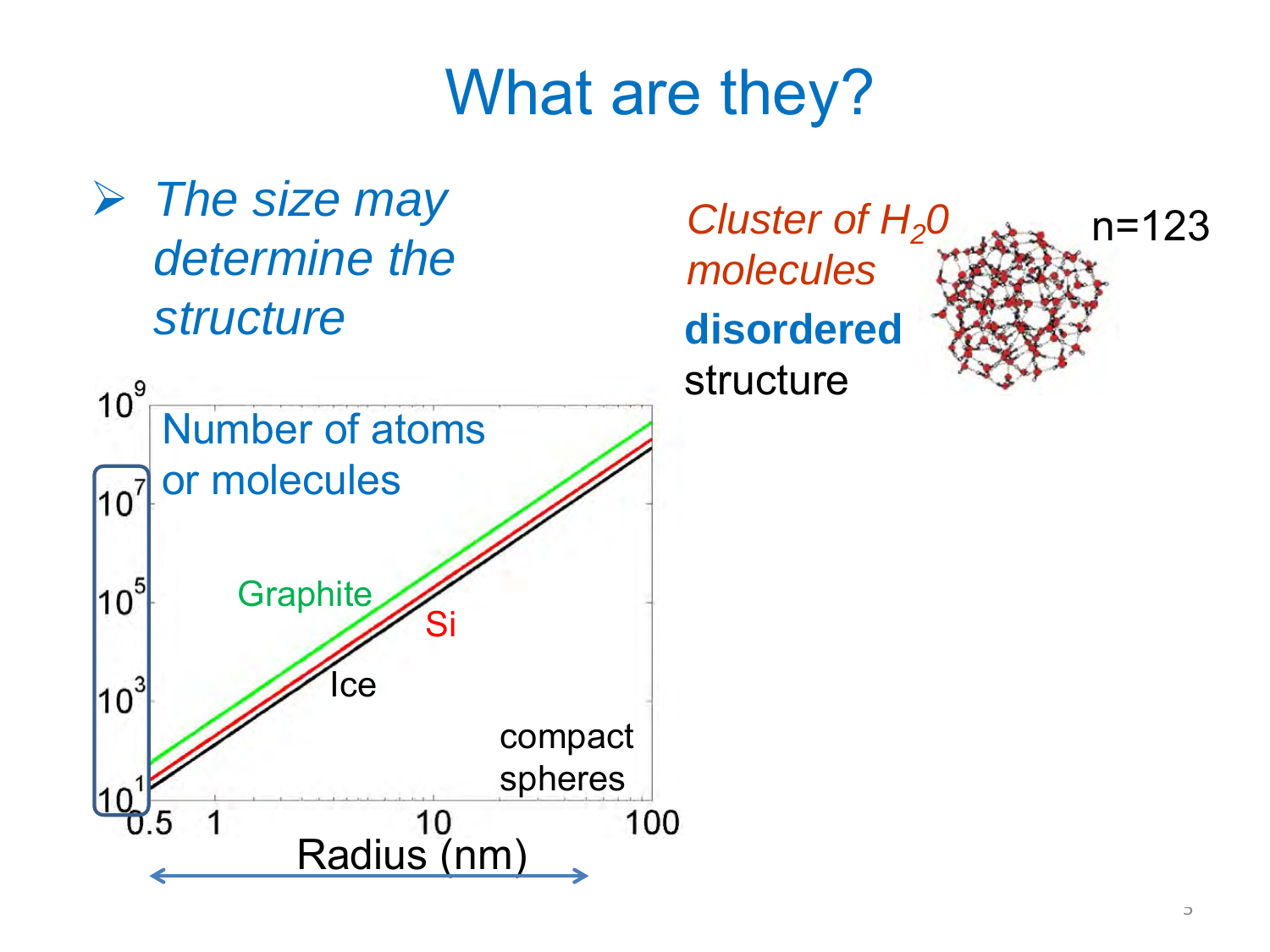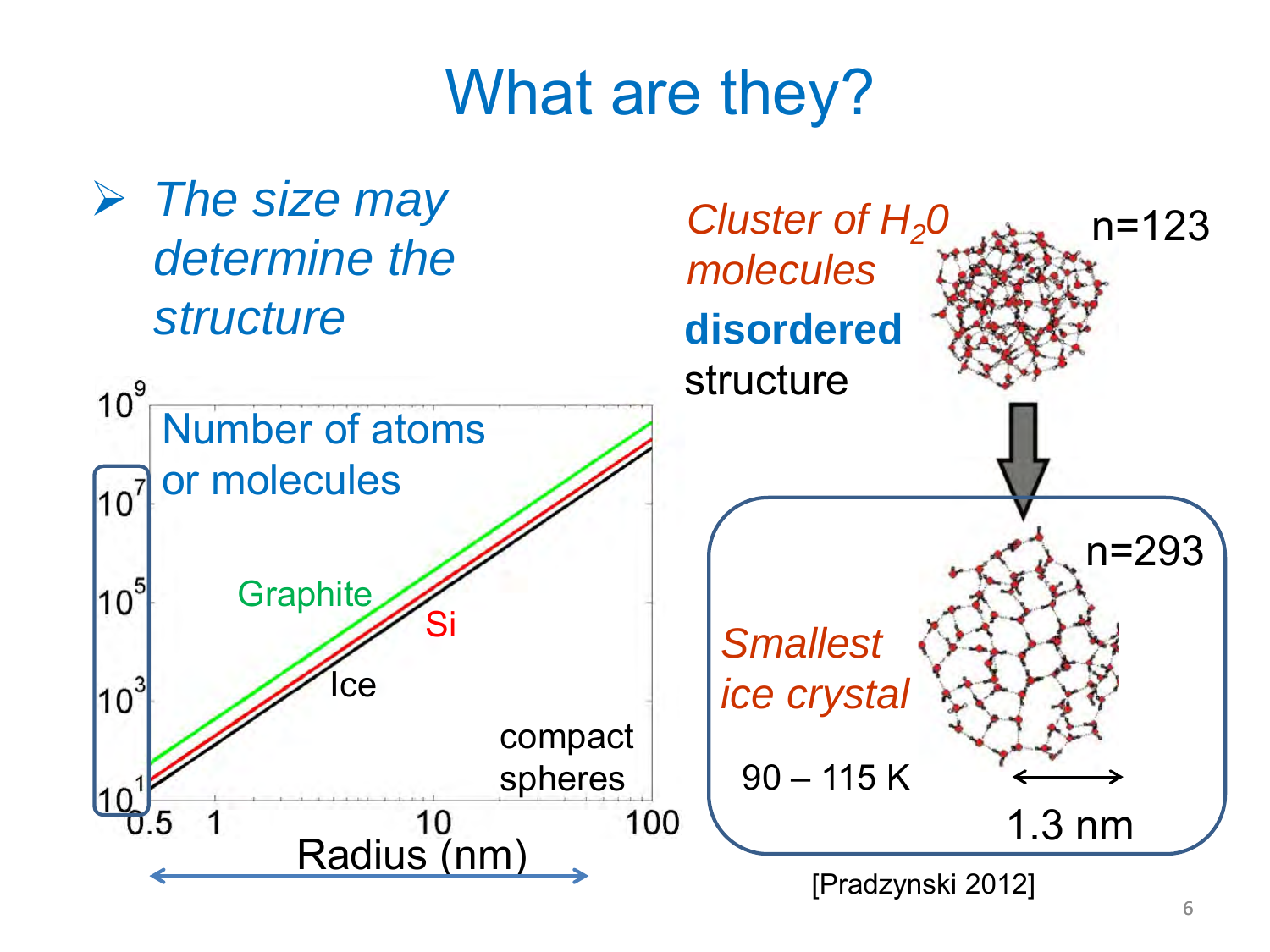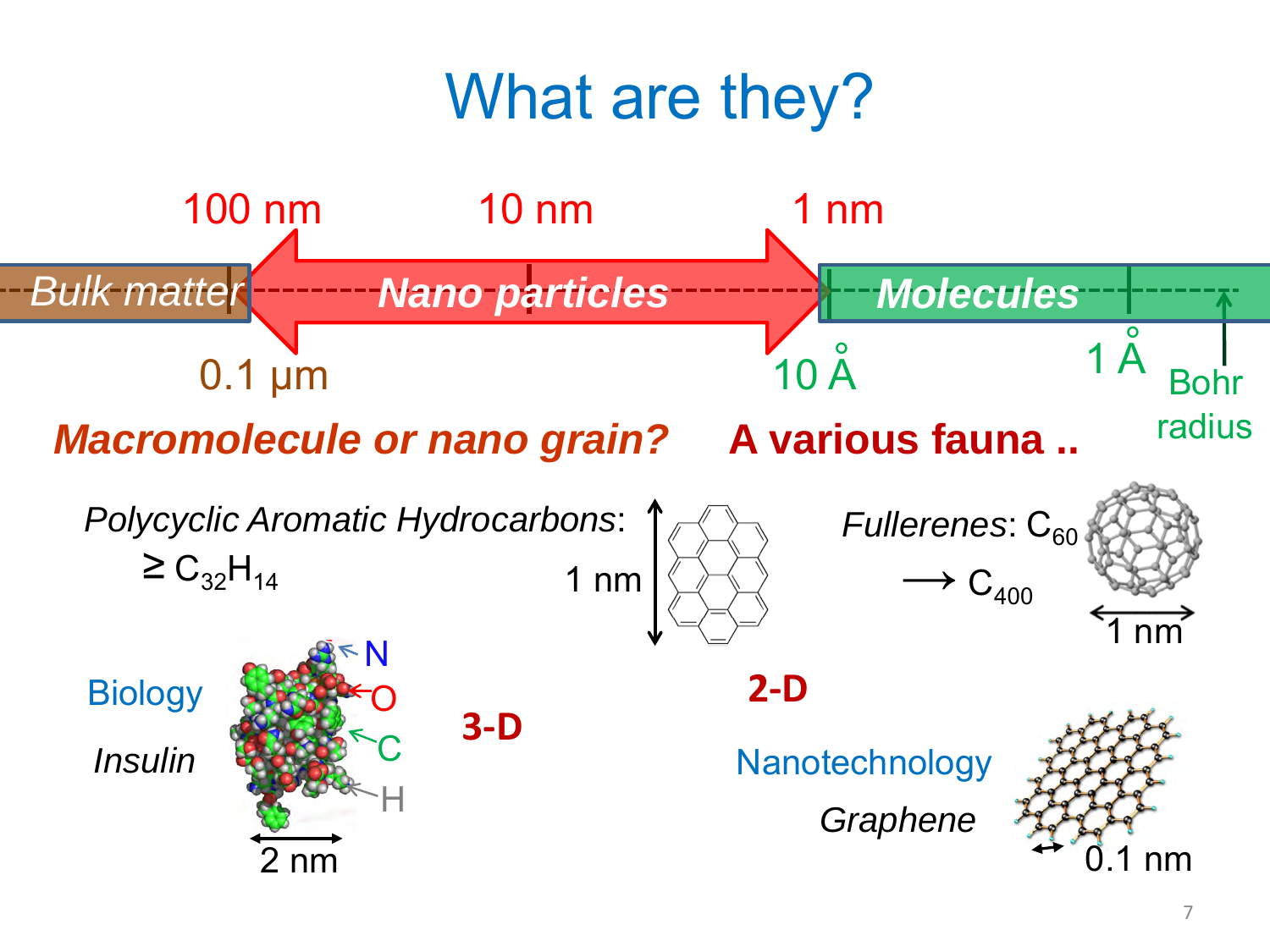#### **Interstellar space**



far UV extinction

*Inferred from:*

- $a < \lambda/2\pi \approx 10$  nm [Weingartner & Draine 2001]
- IR emission [Sellgren 1984; Draine & Li 2001] due to stochastic heating (PAH's)



*Interstellar nanograins cannot enter the heliosphere*

*except embedded in larger grains* Presolar TiC

nanocrystal









dust density (10 nm) relative to value in ISM [Slavin et al. 2010]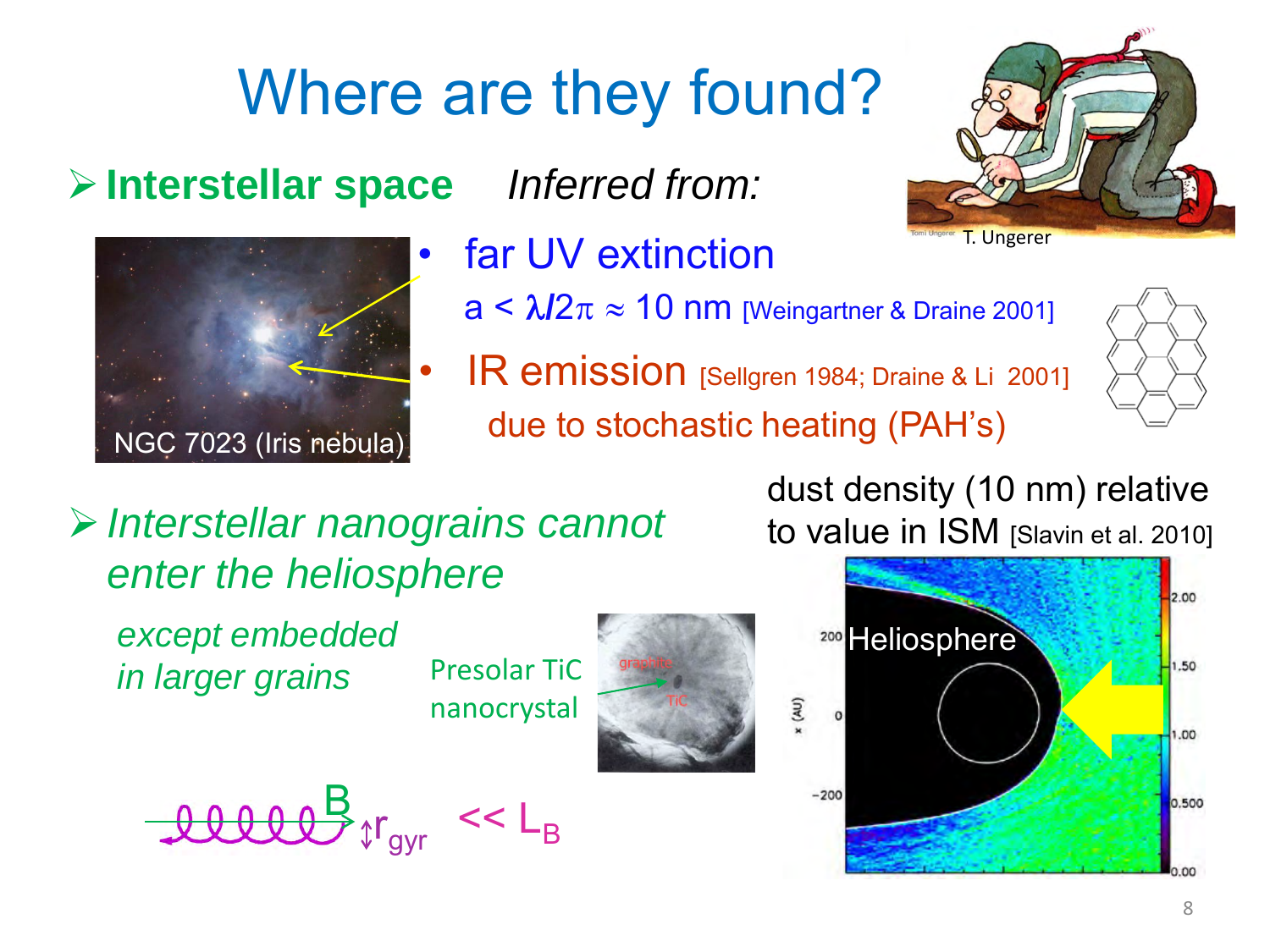**Planetary environments**

### o Polar mesosphere in summer: coldest place on Earth

- "**Smoke particles**": a few 0.1 nm to a few nm (from condensation of meteoritic matter)
- **Charged aerosols:** a few nm to 100 nm [e.g. Friedrich & Rapp 2009]
	- T < water vapor frost point:
	- **Example 2** Large quantities of charged nanodust (ice): up to a few  $10^{3}/cm^{3}$

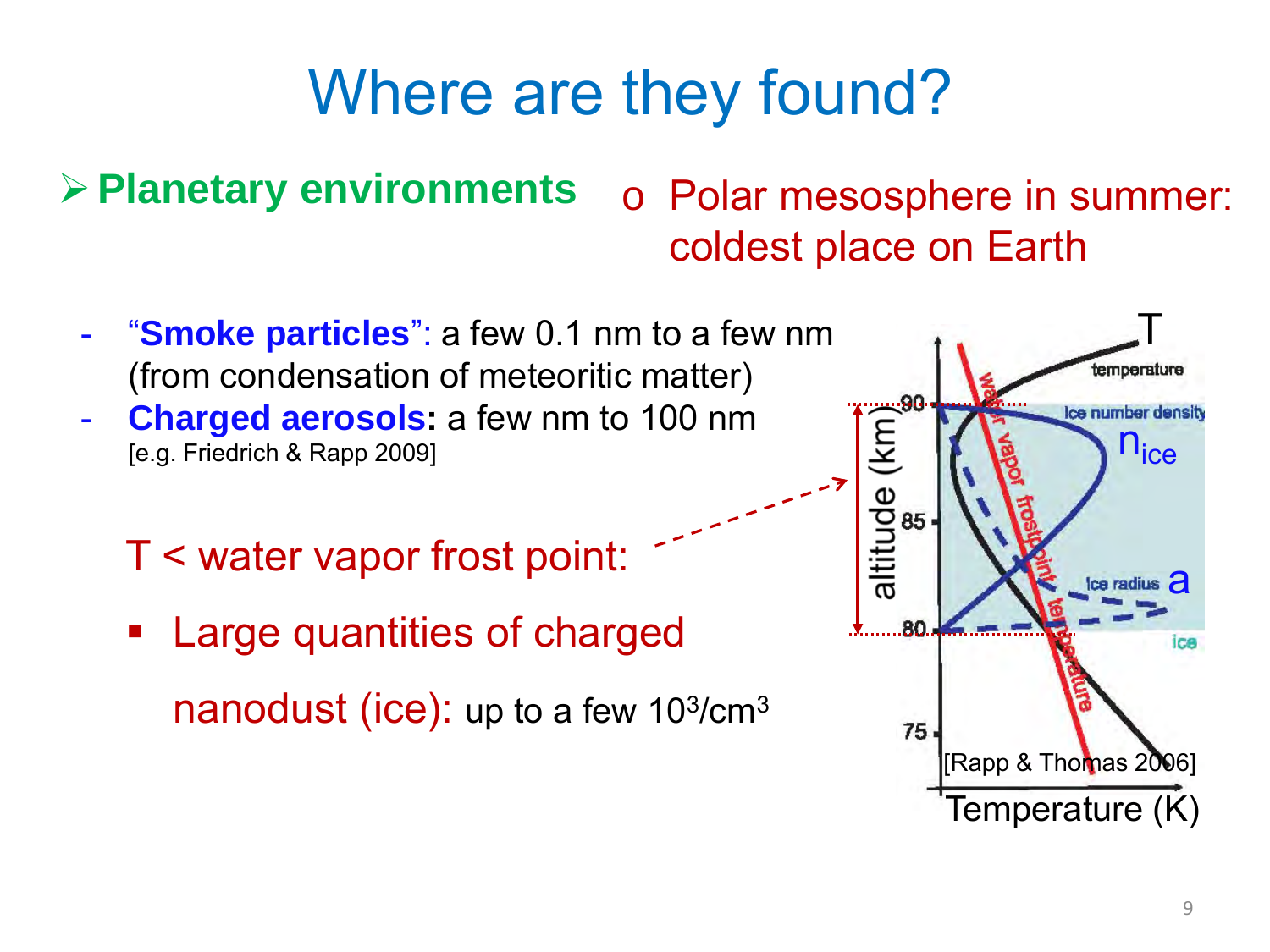### **Planetary environments**





o Polar mesosphere in summer: coldest place on Earth

### **Nanodust produces:**

- $\checkmark$  NoctuLescent Clouds (ground obs.)/ Polar Mesospheric Clouds (SC obs.): ice grains a > 20 nm scatter light
- Decreases in electron density  $n_e$ associated to increases in (negatively charged) dust  $n_e$   $\left\{\right\}$  density  $n_d$ 
	- Polar Mesosphere Summer Echoes: strong backscatter of radio waves  $(50 - 10<sup>3</sup>MHz)$  [e.g; Rapp & Lübken 2004]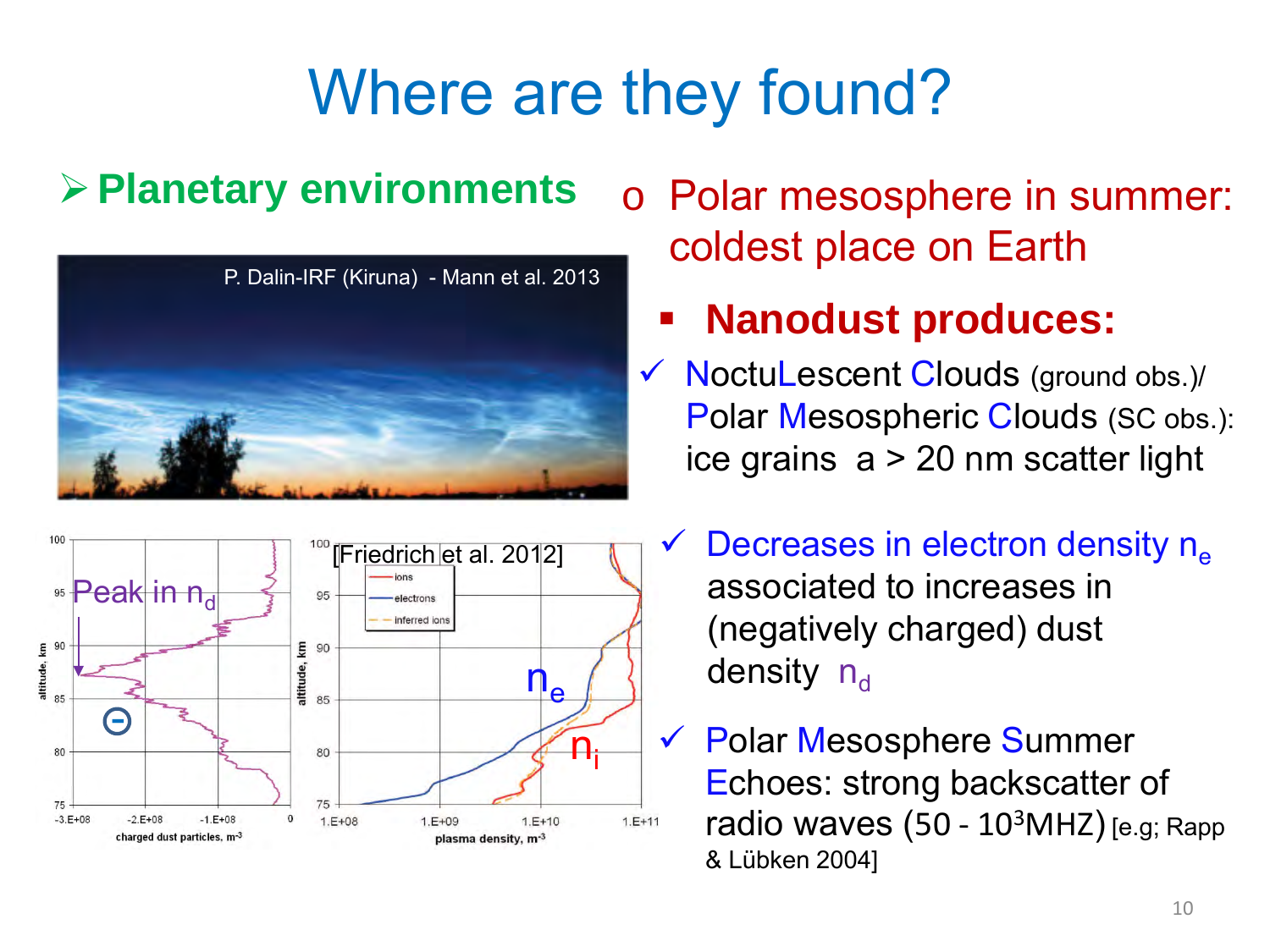

Cassini/CAPS (Plasma Spectrometer)

**serendipitous** detection (charged nanodust of energy/charge in the range of the instrument)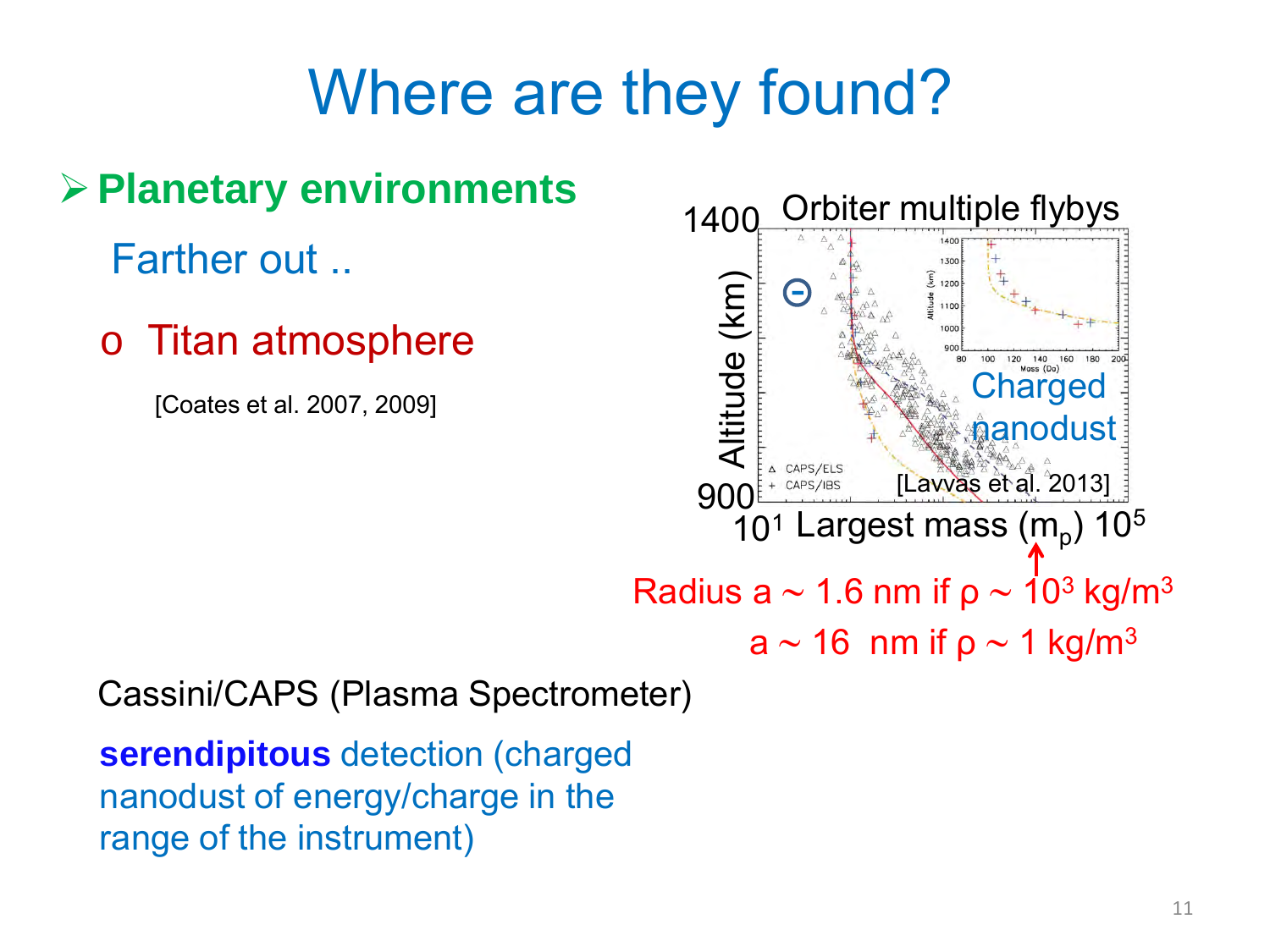### **Planetary environments**

o Enceladus plume



[Jones et al. 2009]

Cassini/CAPS (Plasma Spectrometer)

**serendipitous** detection (charged nanodust of energy/charge in the range of the instrument)

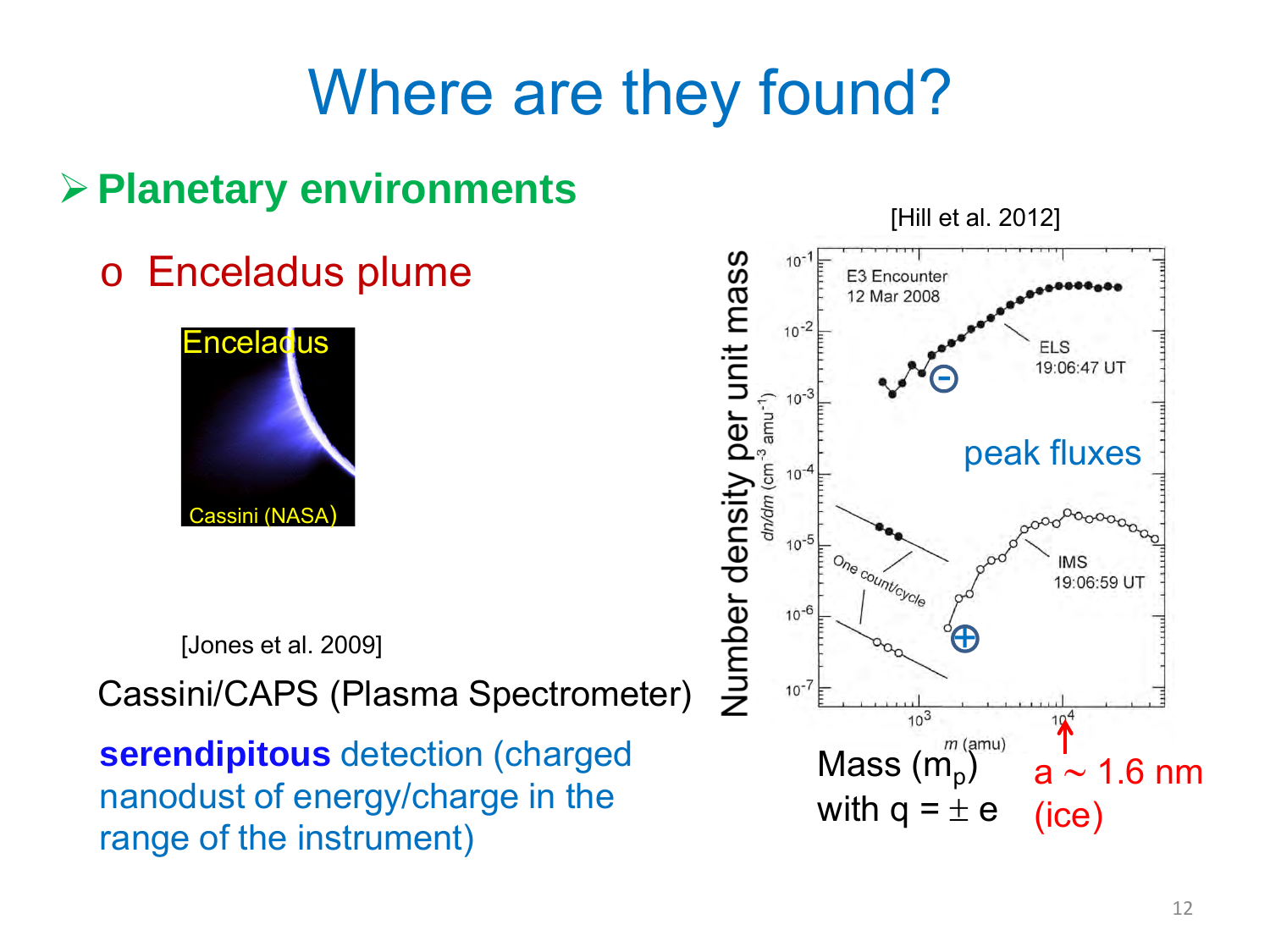**Planetary environments** (and farther out)

- o Fast (∼300 km/s) nanodust streams
	- …accelerated by corotation electric field of Jupiter
	- **E** ... and Saturn [Kempf et al. 2005]

Dust detectors on Ulysses/Galileo/Cassini:

**serendipitous** detection outside calibration range

**Original results from calibration** V ∼ 20-56 km/s m ∼ 10-19 - 10-16 kg [Grün et al. 1992]

**From dynamics V > 200 km/s** m ∼ 10-21 kg [Zook et al. 1996]

[Krüger 2003; Hsu et al. 2012]

**Examets** Ion mass spectrometers on Giotto & Vega-1: serendipitous detection: m ~ 0.5 10<sup>-21</sup> kg at 10<sup>6</sup> km from nucleus of Halley [Utterback & Kissel 1990 Sagdeev 1985, 1989]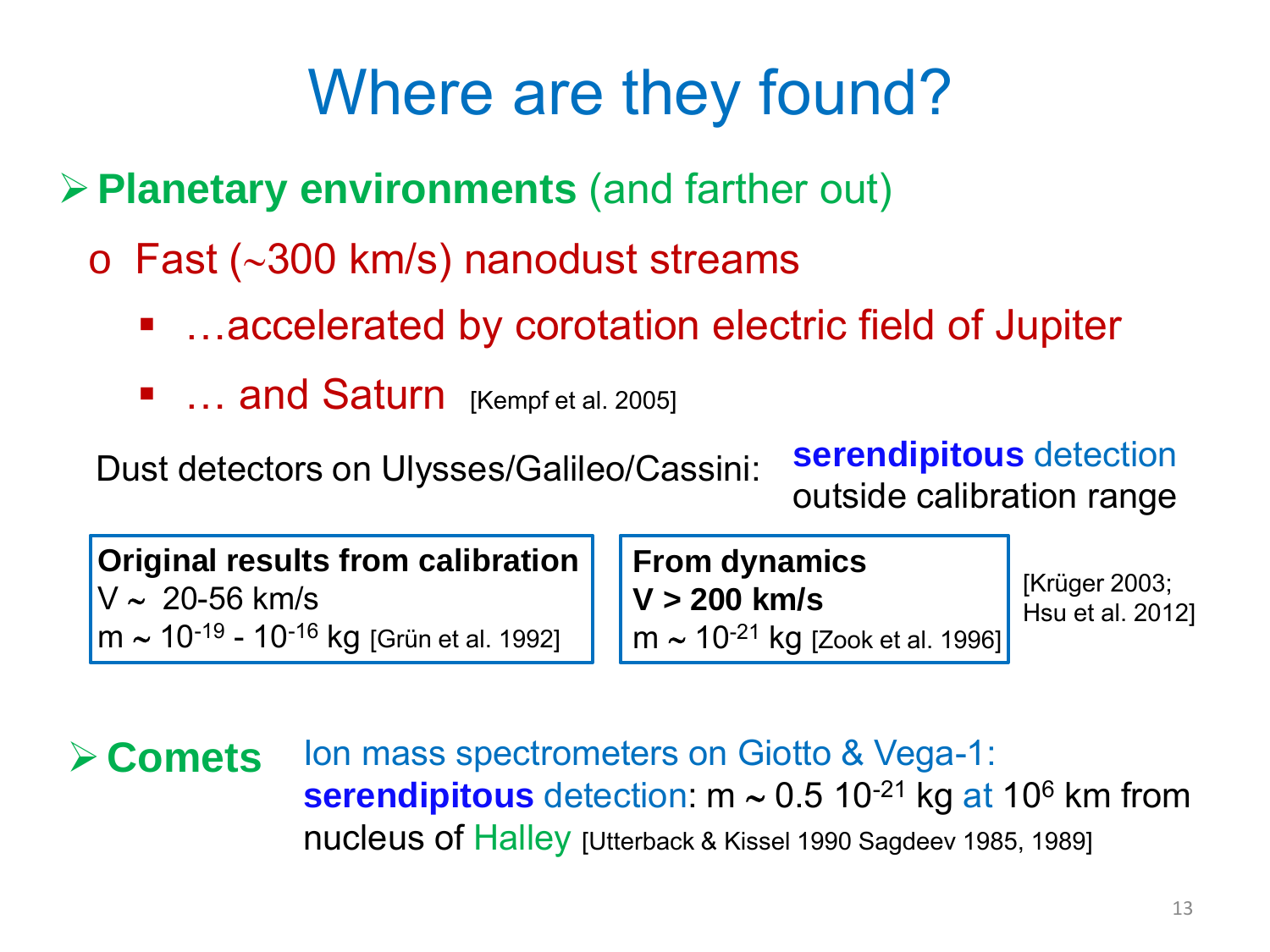### **Interplanetary medium**

Nano grains accelerated by the magnetized solar wind

STEREO/WAVES: **serendipitous** detection (voltage pulses from **highspeed** (∼300 km/s) dust impacts on SC)

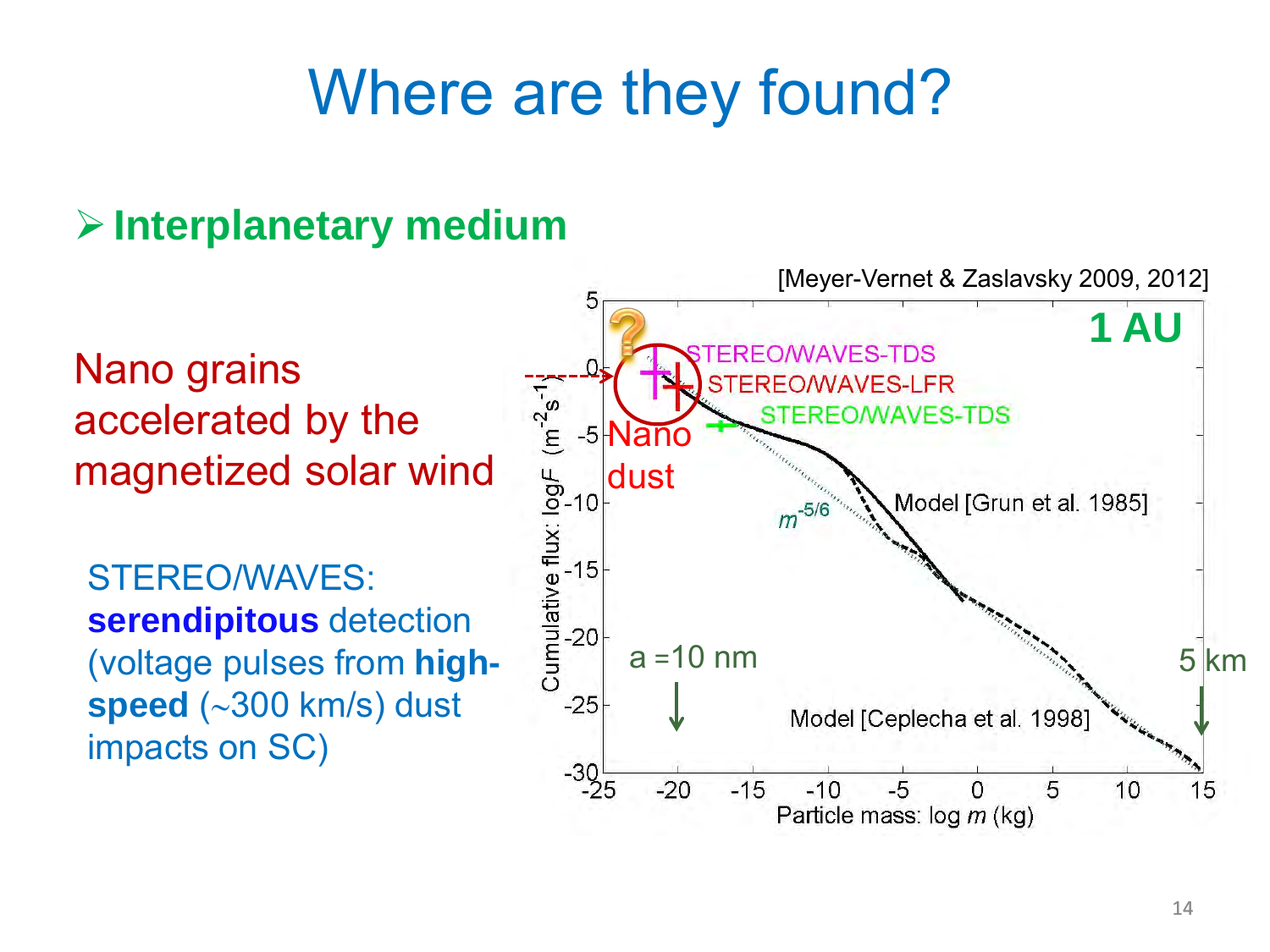

Transition between molecular and bulk properties

 *Consensus on nanoparticles:* **their properties are different from those of bulk material**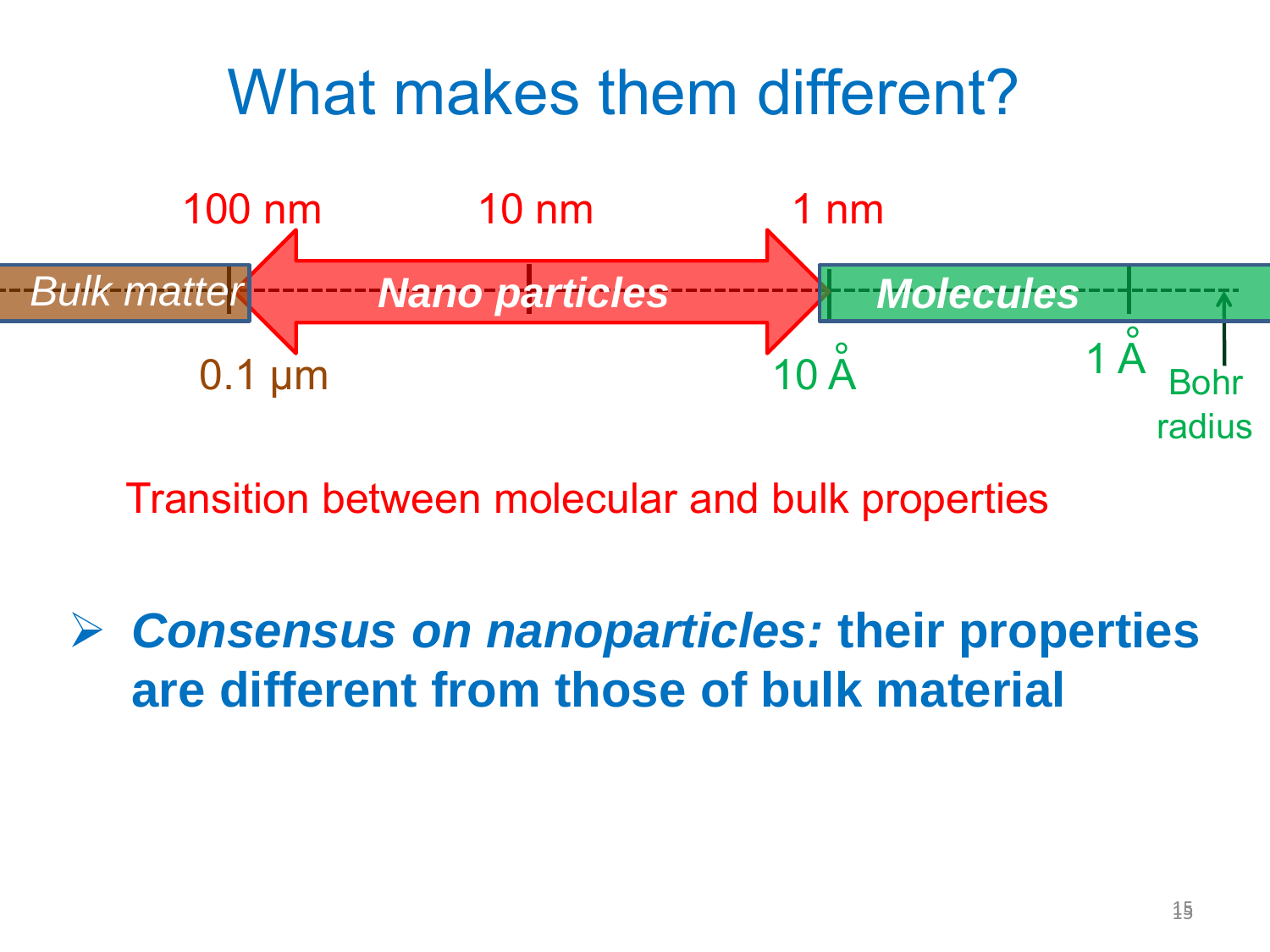*Large proportion of surface atoms*

Surface atoms have too few bonding partners

- $\rightarrow$  free radicals = surface "dangling bonds"
- $\rightarrow$  mean-square displacements of surface atoms are relatively large

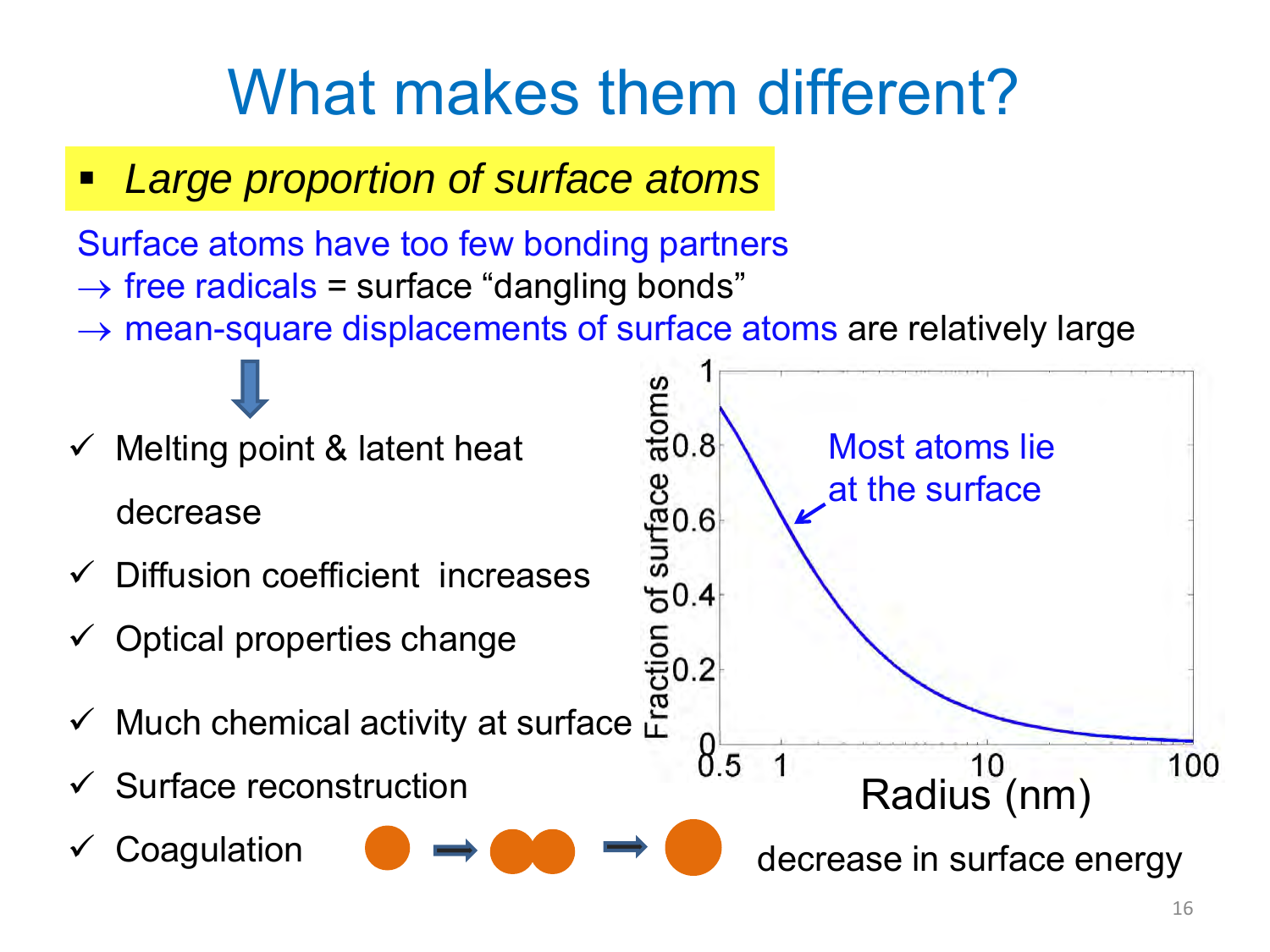*Quantum confinement*

Heisenberg:  $\Delta x \Delta p = h/2\pi$ 

electron confined in nanograin of radius a:

 $\Delta x \sim a \rightarrow \text{momentum:} \quad \Delta p = h/(2\pi\Delta x)$ 

- $\rightarrow$  confinement energy:  $E_0 \sim \Delta p^2 / 2m_e$ 
	- ► Quantized energy levels  $E_n = n^2h^2/[8m_e (\Delta x)^2]$

Affects optical & electrical properties [e.g. Li 2004]

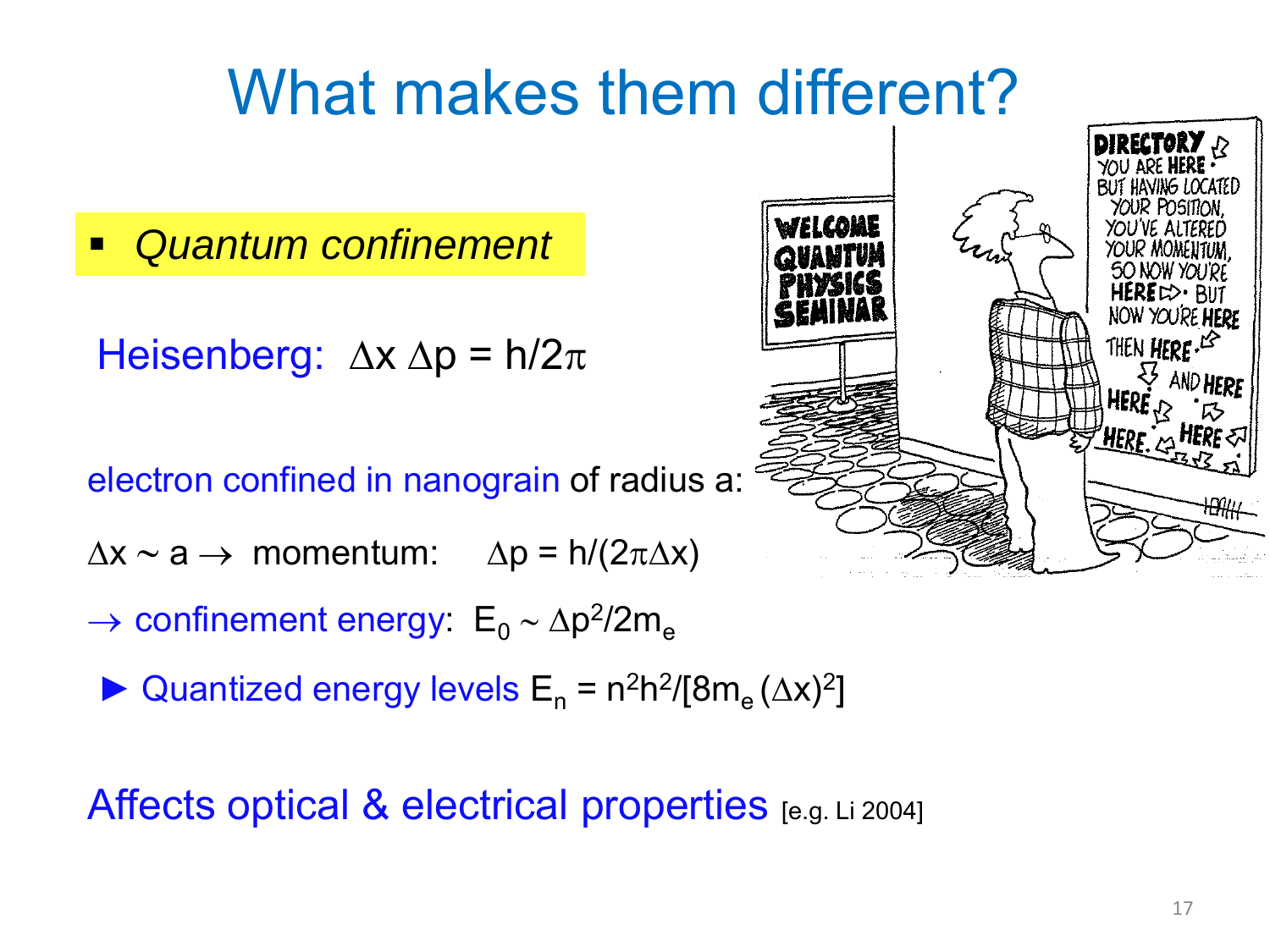*Size compared to basic scales*



#### →**electron secondary emission increases**

[Draine & Salpeter 1979; Chow et al. 1993]

### $\rightarrow$  electron sticking coefficient decreases if a  $\lesssim$  l<sub>e</sub>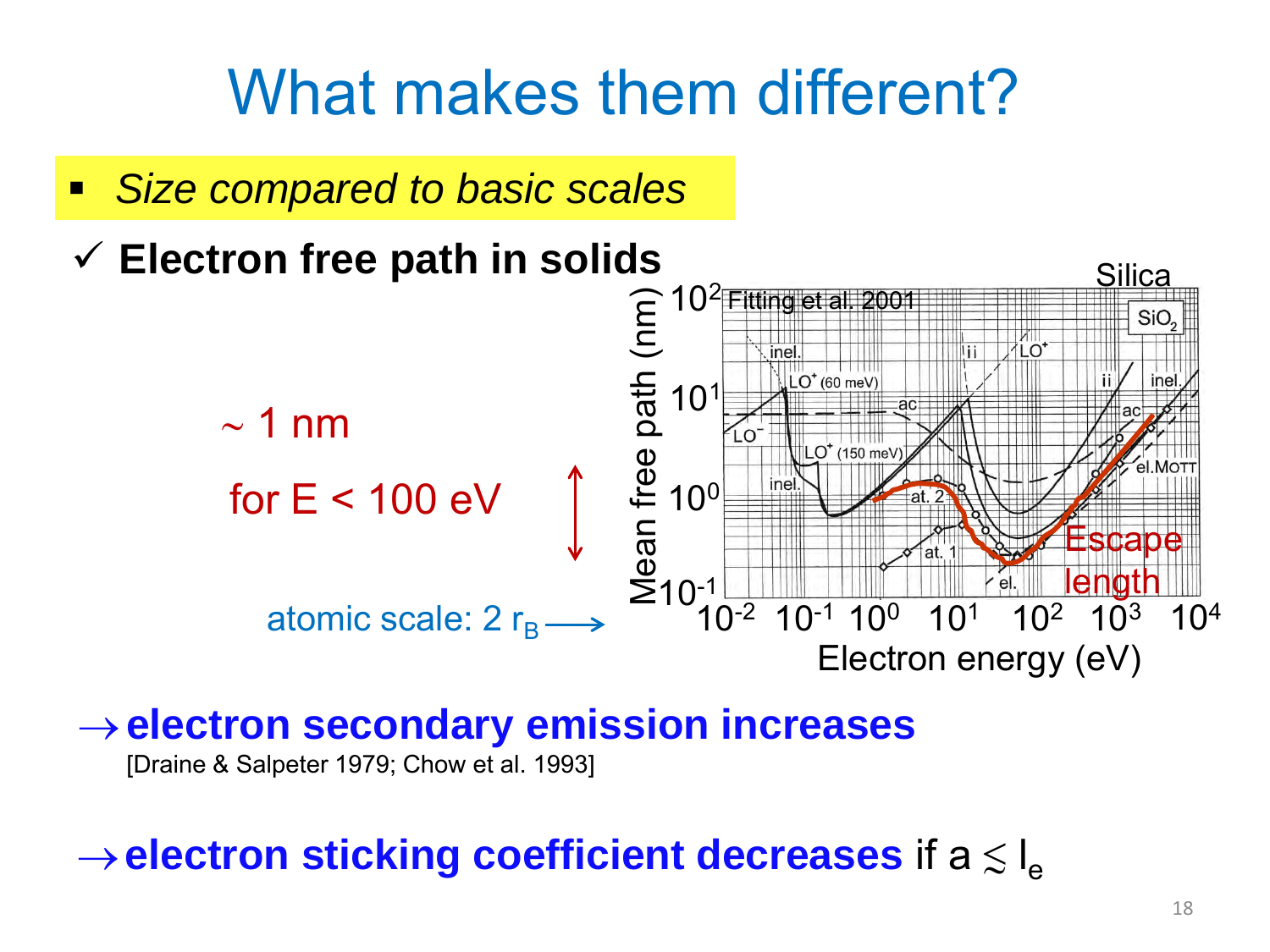- *Size compared to basic scales*
	- **Photon scales**
- Photon attenuation length ∼ 10 100 nm  $\gg$
- Photoelectron escape length I<sub>e</sub> ~ 0.5 5 nm
- $\blacktriangleright$  **Photoelectron yield increases** if a  $\leq$   $I_e$

photoelectrons have a better chance to escape [Watson 1972; Draine 1978]

#### ► **can be counterbalanced by:**

 Increase of electron removal energy: ~ work function +  $(3/8)$  (e<sup>2</sup>/4 $\pi \epsilon_0$ a) [Wong et al. 2003] **Image charge contribution** 

*Note: for a > l*<sub>e</sub> : yield  $\searrow$ *when*  $a \searrow$  [de Heer 1993; Abbas et al. 2007]

- Photon wave length  $(UV)$   $\lambda > a$ 
	- $\rightarrow$  photon absorption cross-section/( $\pi a^2$ )  $\propto a$  (Rayleigh)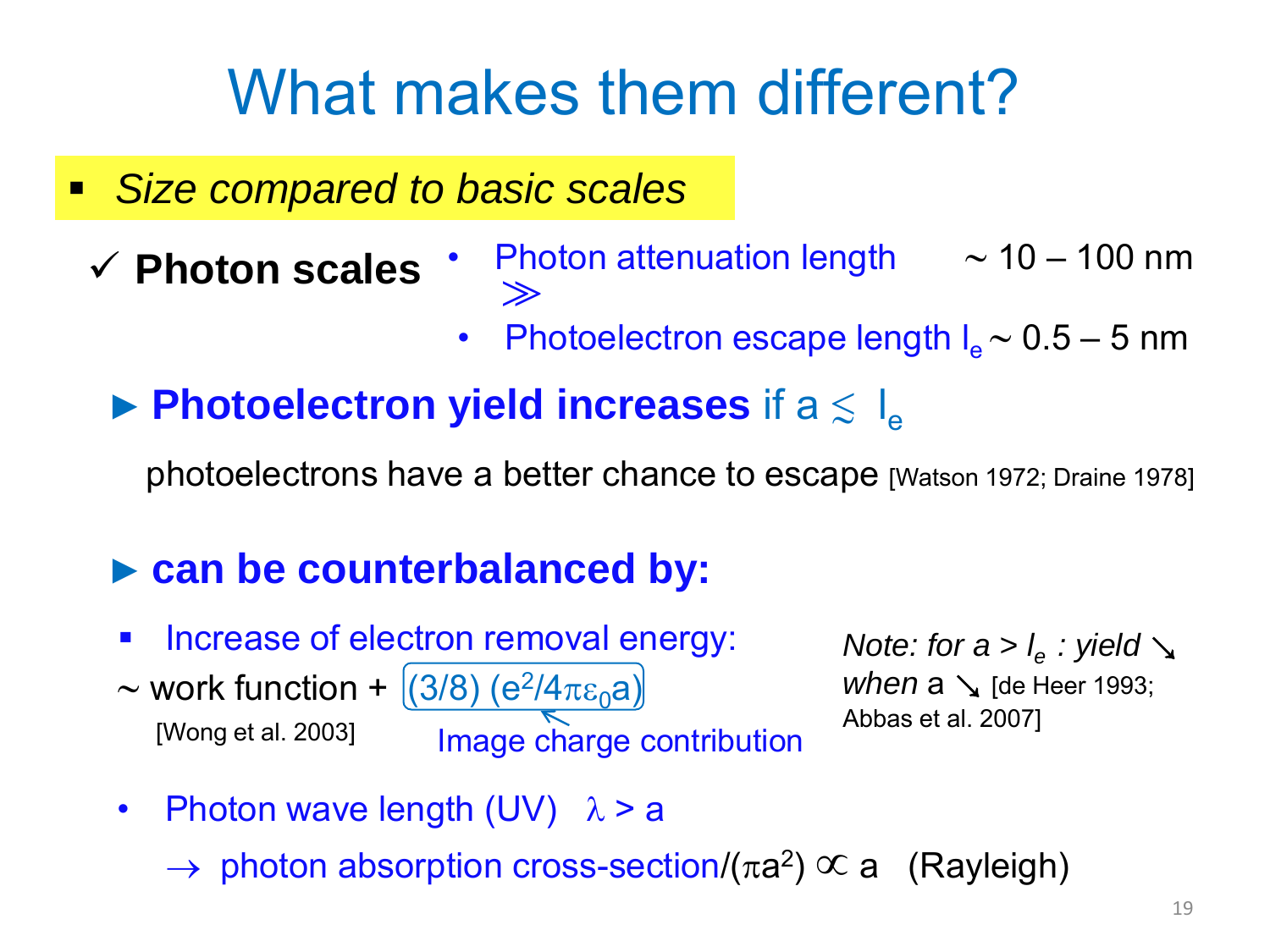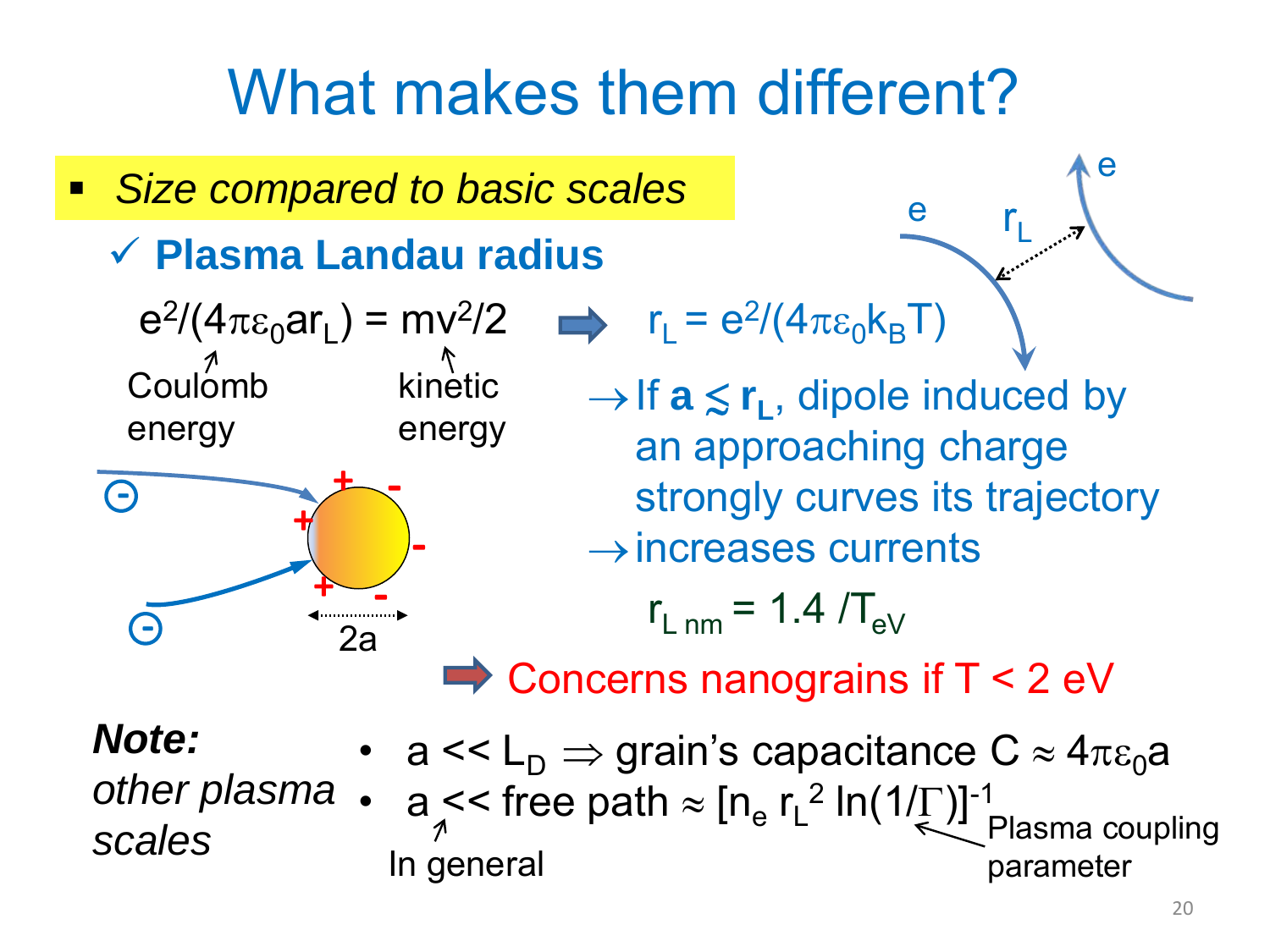- *High charge-to-mass ratio*
	- Dynamics and pick-up in magnetized plasmas
	- Dusty plasma effects
- **Further charge effects of relative importance** *7* **as a**  $\rightarrow$
- G  $\triangleright$  Nucleation: charged grain attracts molecular dipoles  $\rightarrow$  decreases free energy

$$
G_0 = 4\pi a^2 \sigma \cdot \frac{N k_B T \ln(S)}{N \propto a^3} - \text{Coulomb term}
$$
  
energy to  
form surface  
for condensation

Can suppress barrier of potential

 Electrostatic disruption: stress ∝ (q/a2)2  $\rightarrow$  makes grain explode  $\rightarrow$  may determine minimum size

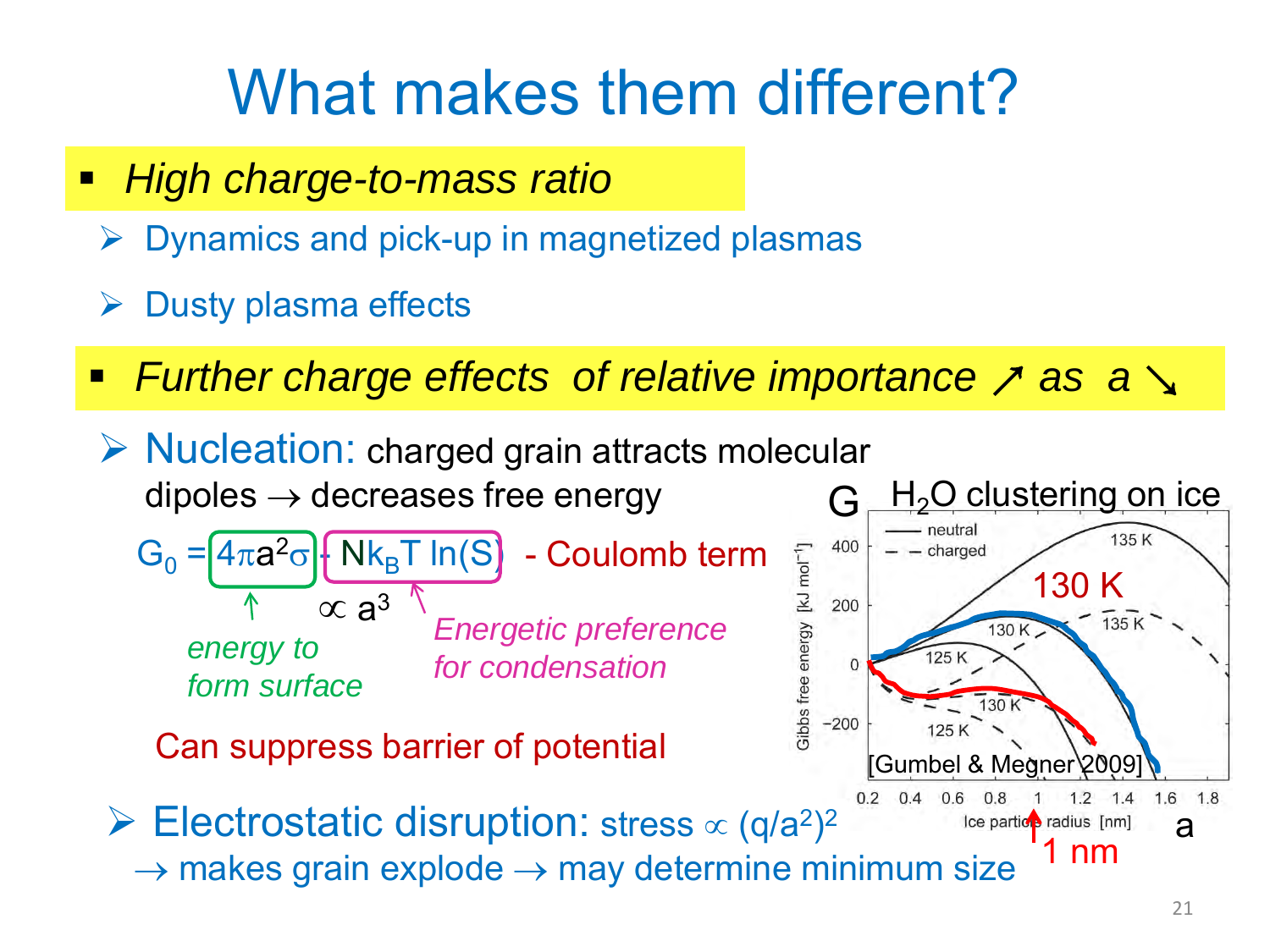

Q: grain's charge; Φ: grain's potential relative to ambient plasma

- Charging governed by incoming plasma electrons until grain **negative** charge repels them sufficiently to balance other currents [e.g. Whipple 1981]
- Charging governed by escaping photoelectrons until grain **positive** charge binds them sufficiently for escaping photoelectrons to balance other currents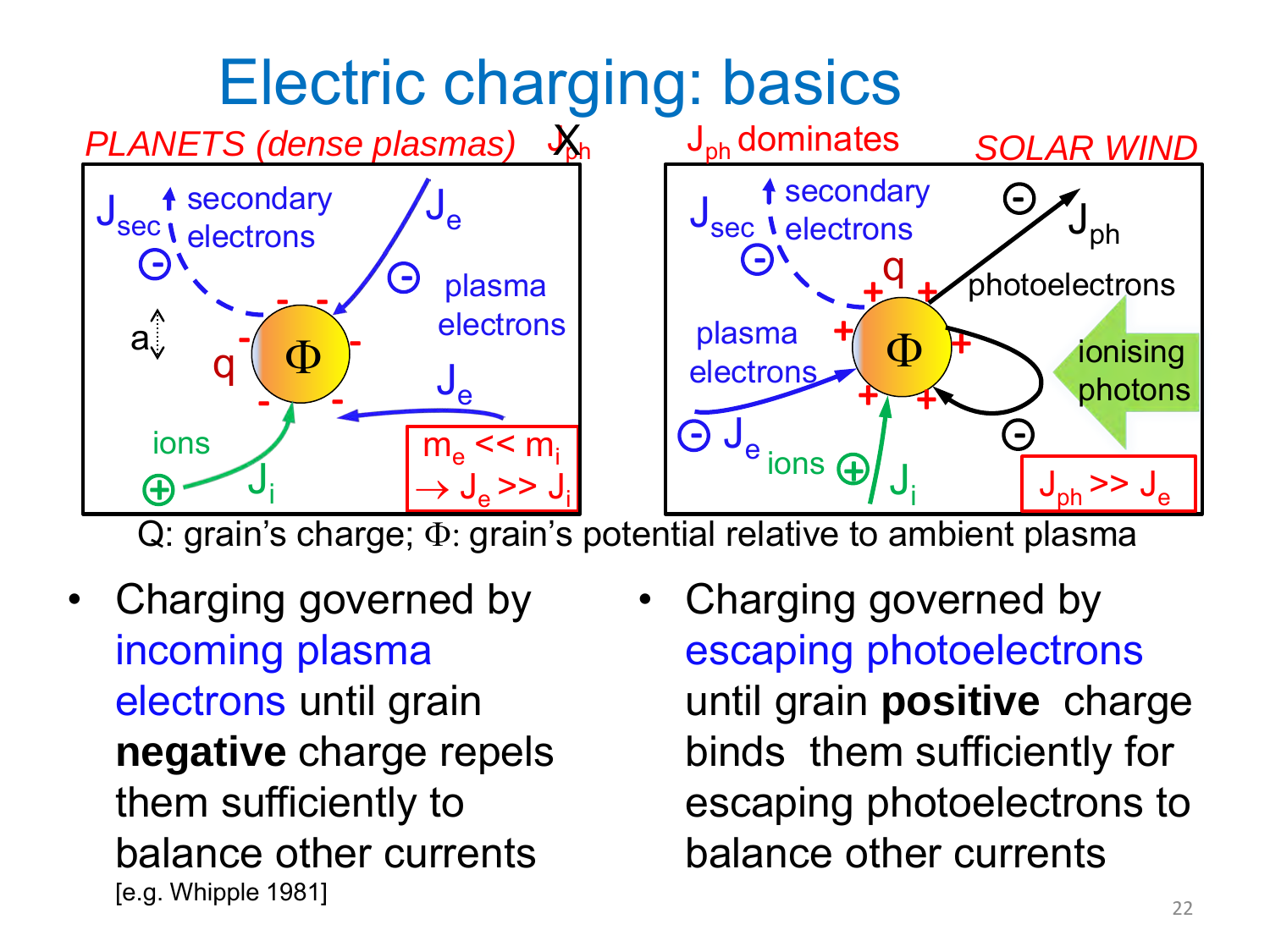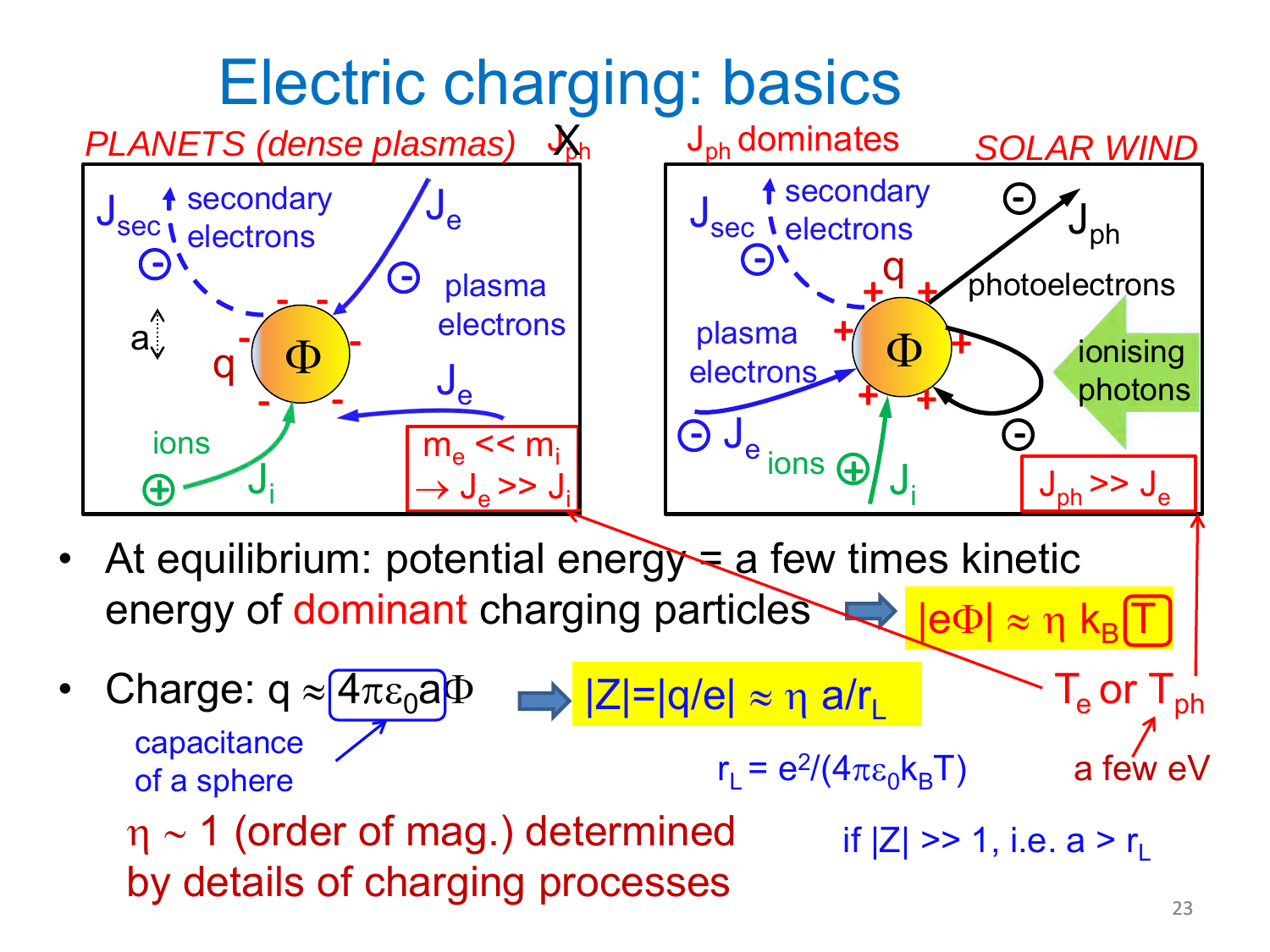# Electric charging

### *Beware: tricky cases*



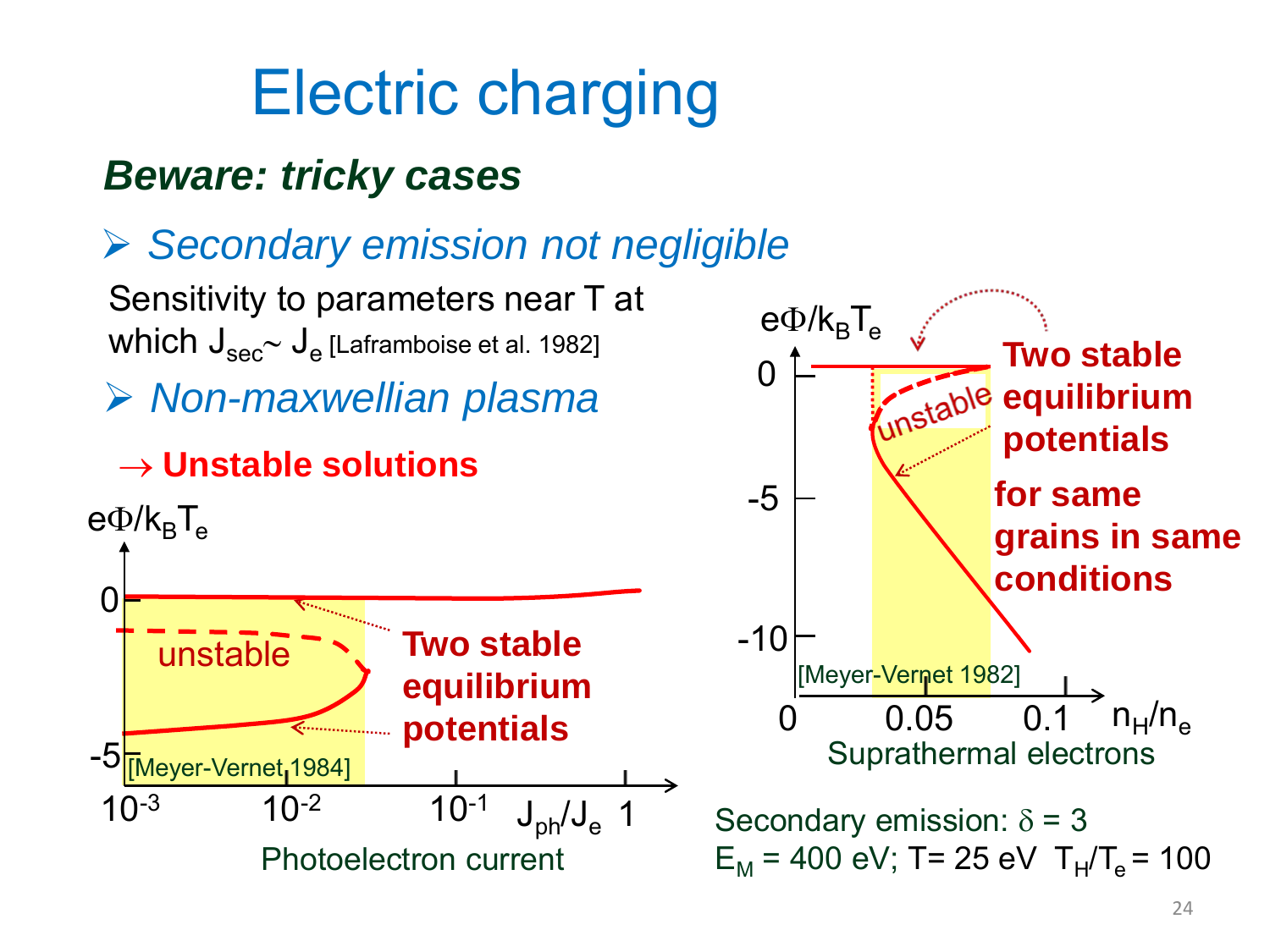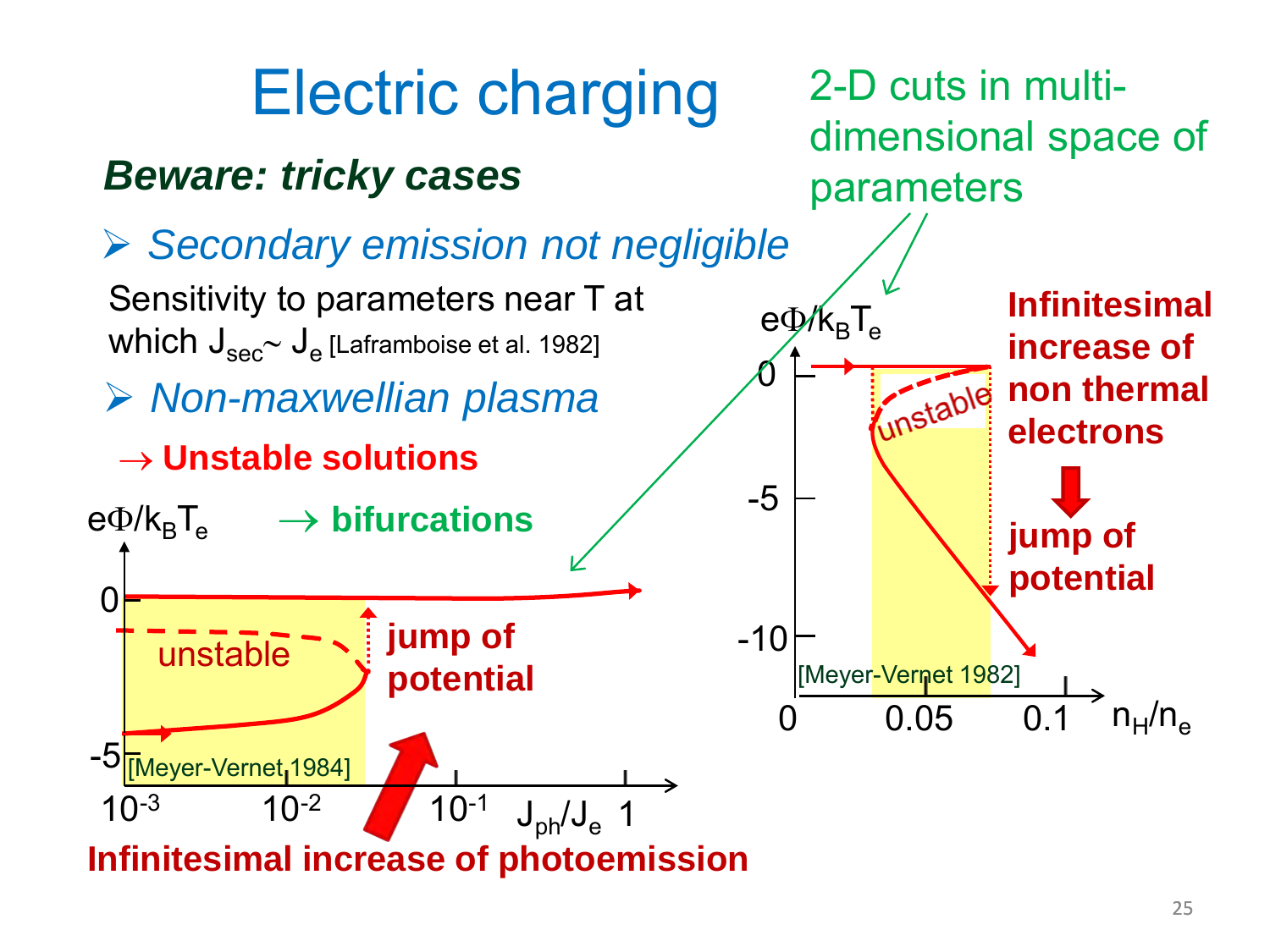

Fraction of charges carried by grains = Z  $n_d / (n_e + n_i) = nP$ 

 $\mathsf{P}=4\pi\;\mathsf{n_d}\,\mathsf{aL_D}^2$ 

- If  $P > 1$ , Debye sheaths overlap
- $\rightarrow$  electrons depleted
- $\rightarrow$  reduces grain's charge

[Havnes et al. 1984, Whipple et al. 1985]

• If P >> 1:  $Z \sim -a/(Pr_1)$  <<1

limit to el. depletion:  $n_e/n_i \sim 1/\mu$ [Mendis & Rosenberg, 1994; Mendis 2002  $\mu = (s_e/s_i)(v_{the}/v_{thi}) \sim (m_i/m_e)^{1/2} \gg 1$ 

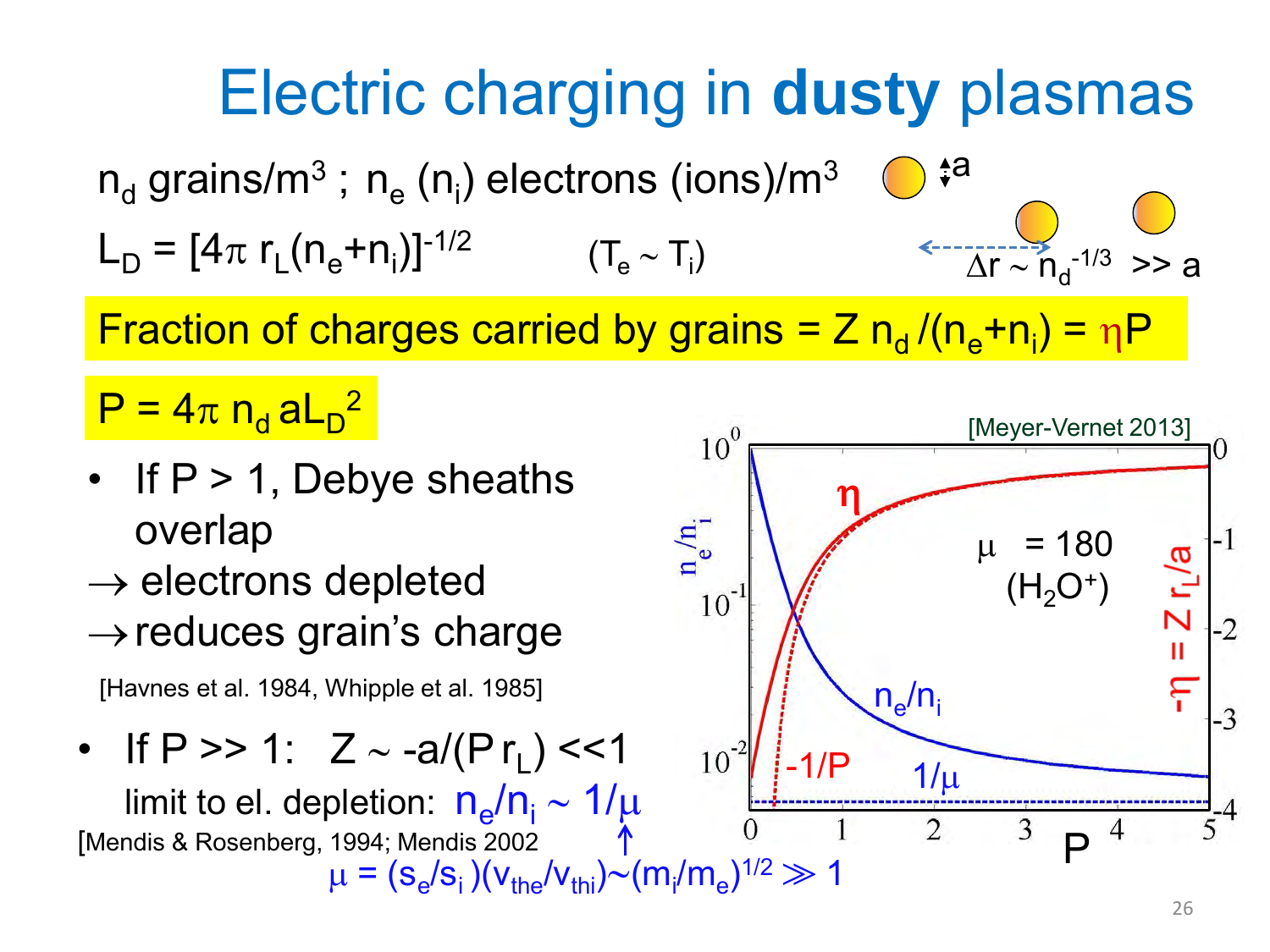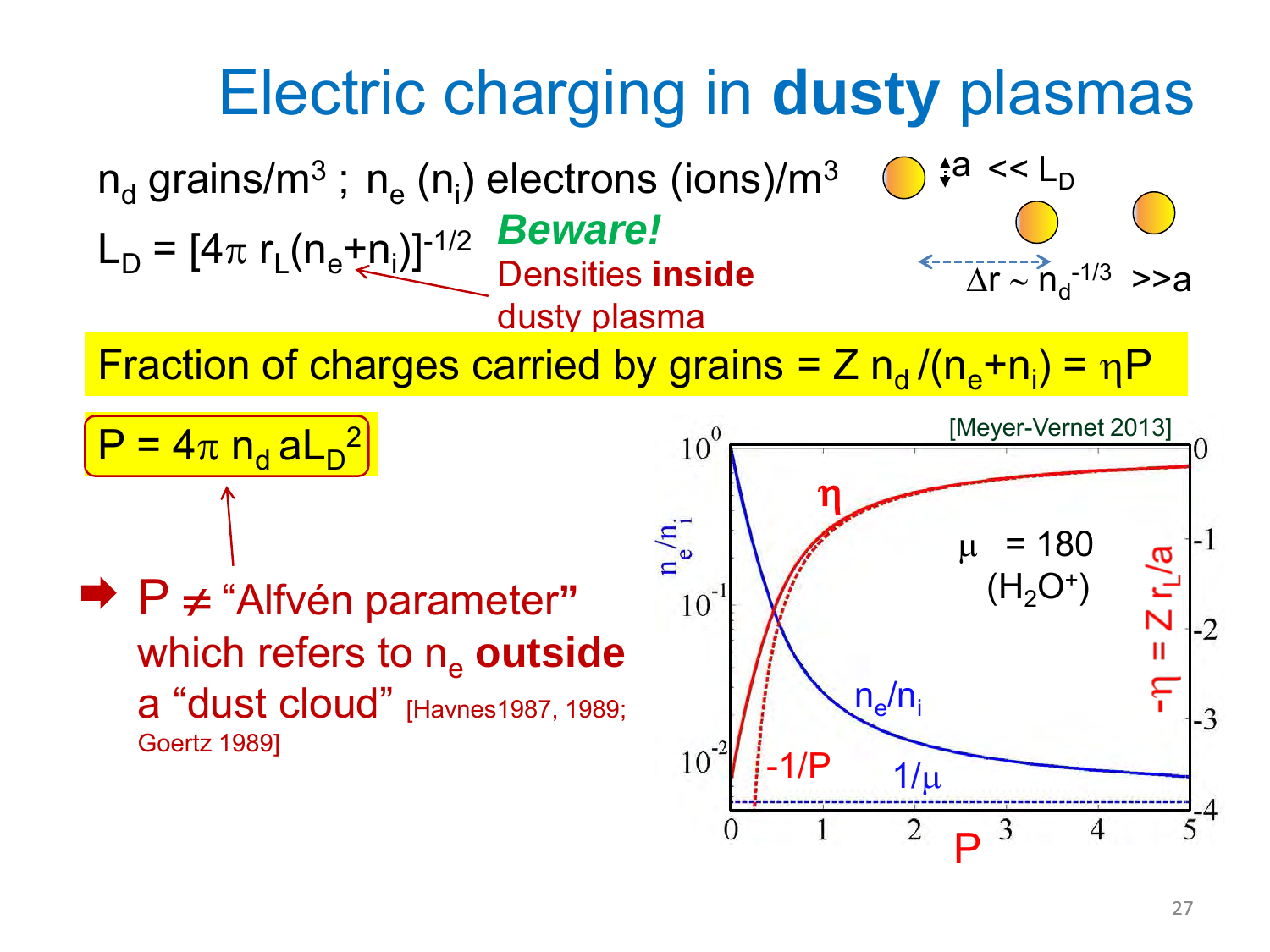# Electric charging

 $\triangleright$  Important limitations for nanodust

- **Long charging time scales**:  $\tau \sim \text{RC} \sim (dl/d\Phi)^{-1}\text{C} \sim [4\pi \text{ar}_L J/e]^{-1}$  if a > r<sub>L</sub>  $\tau \sim [(2\pi a)^{3/2} r_L^{1/2} J_e]$ if  $a < r<sub>1</sub>$
- **Field emission limits negative charge**:

Limiting electric field for (electron) field emission:  $\Phi/a \sim 10^9$  V/m

Maximum number of electrons on a nanograin:  

$$
|Z_{MAX}| \sim 1 + 0.7 a^2_{(nm)}
$$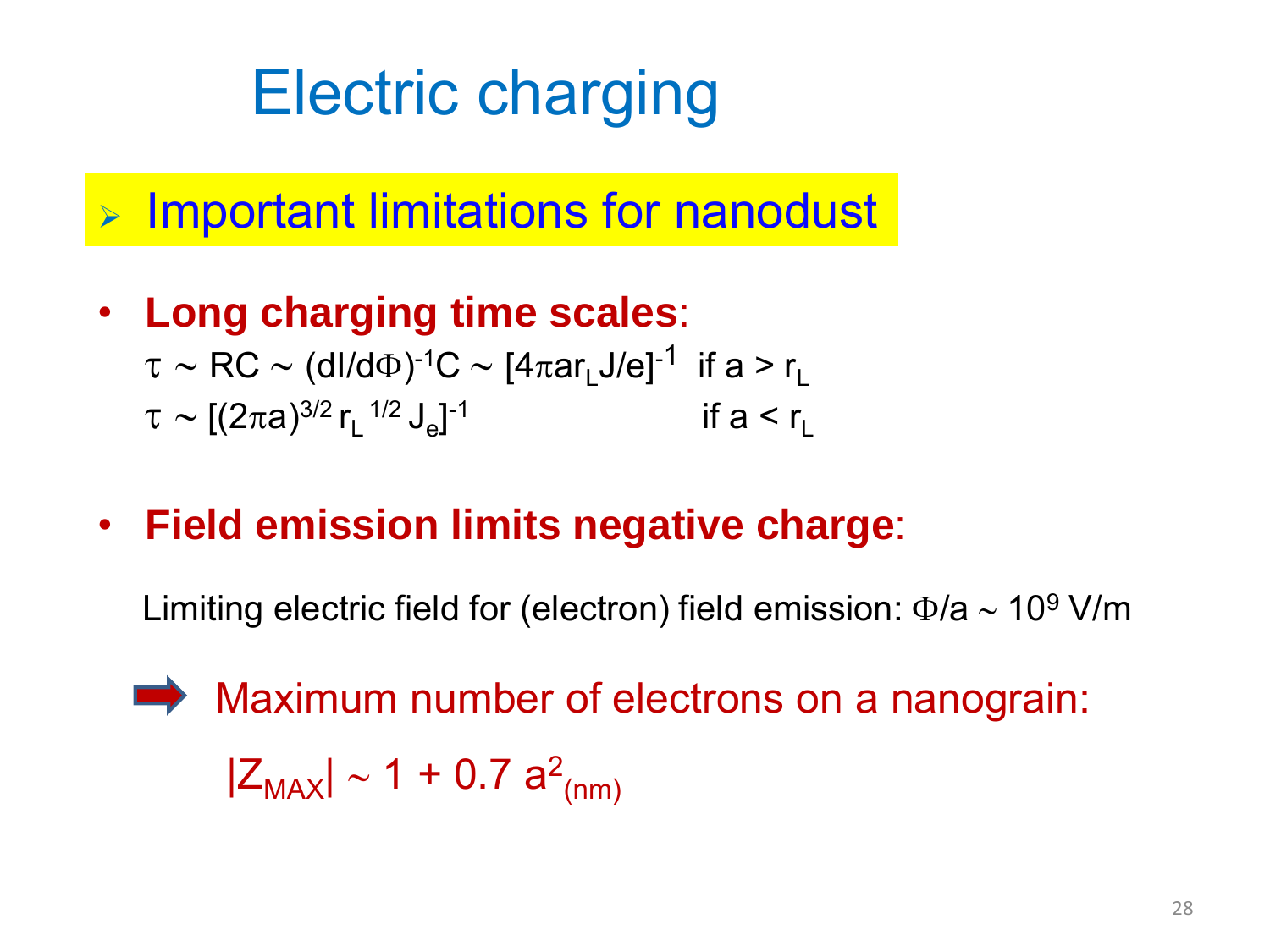> Nanodust:  $a \le r_L \approx 1.4/T_{\text{(eV)}}$  nm

### *Examples:*

- Earth's ionosphere:  $r_1 \approx 5 100$  nm
- Jupiter/IO torus: r<sub>1</sub> ~ 0.1 1.5 nm (Te from [Bagenal 1994]; [Moncuquet et al. 1995])
- Saturn (3-10 R<sub>S</sub>):  $r_1 \sim 0.3$  3 nm (Te from [Sittler et al. 2006; Schippers et al. 2013]
- Comet plasma tail: r<sub>L</sub> ∼ 1 nm (Te from [Meyer-Vernet et al. 1986] measure *in situ* of Giacobini-Zinner plasma tail by ICE/radio instrument:  $n_e \approx 10^3$ , T<sub>e</sub>  $\approx$  $1 eV$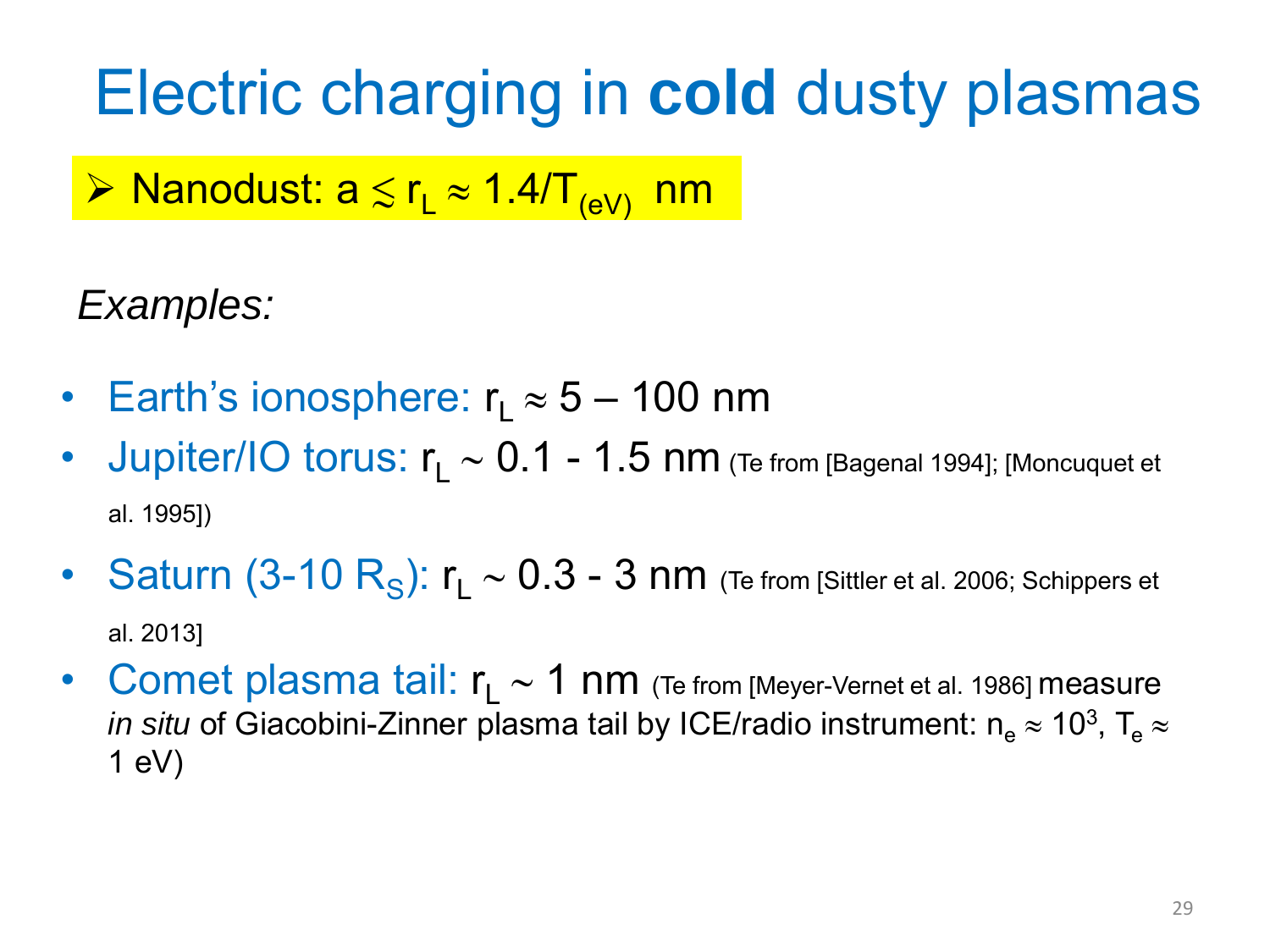> Nanodust:  $a \le r_L \approx 1.4/T_{(eV)}$  nm

### *Two major consequences:*



1. Approaching charge is strongly attracted by induced dipole Potential energy  $e^2/(4\pi \epsilon_0 a) \gtrsim k_B T$  $\rightarrow$  increases currents  $\rightarrow$  decreases charging time scales

[Natanson 1960; e.g. Draine & Sutin 1987; Rapp & Lübken 2001]

 $\geq 2$ . Grain's number of charges  $|Z| \approx \gamma a/r \gg 1$ 

 $\rightarrow$  statistical treatment: f (Z) J<sub>i</sub> (Z) = f (Z+1) J<sub>e</sub> (Z+1)

[Draine & Sutin 1987] deduce moments, as: average charge state:  $<$  Z  $>$  =  $\sum Z$  f (Z) probability for charge state Z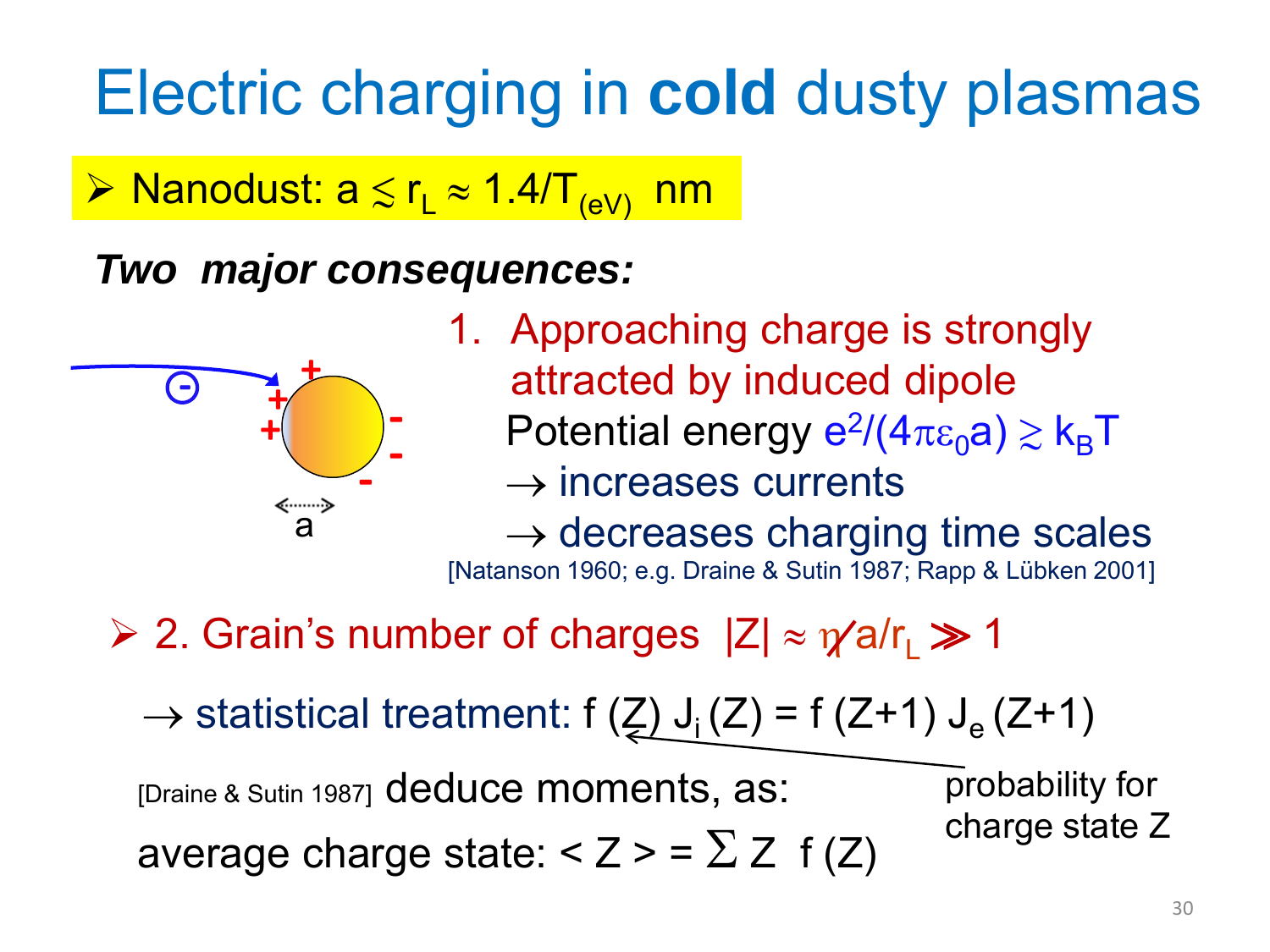### *Examples:*

Probability distribution of  $Z = q/e$  at equilibrium



Variation of grain's potential with time

Earth mesosphere  $Z = -1$  Inhomogeneous Poisson *process approach*

Saturn's magnetosphere

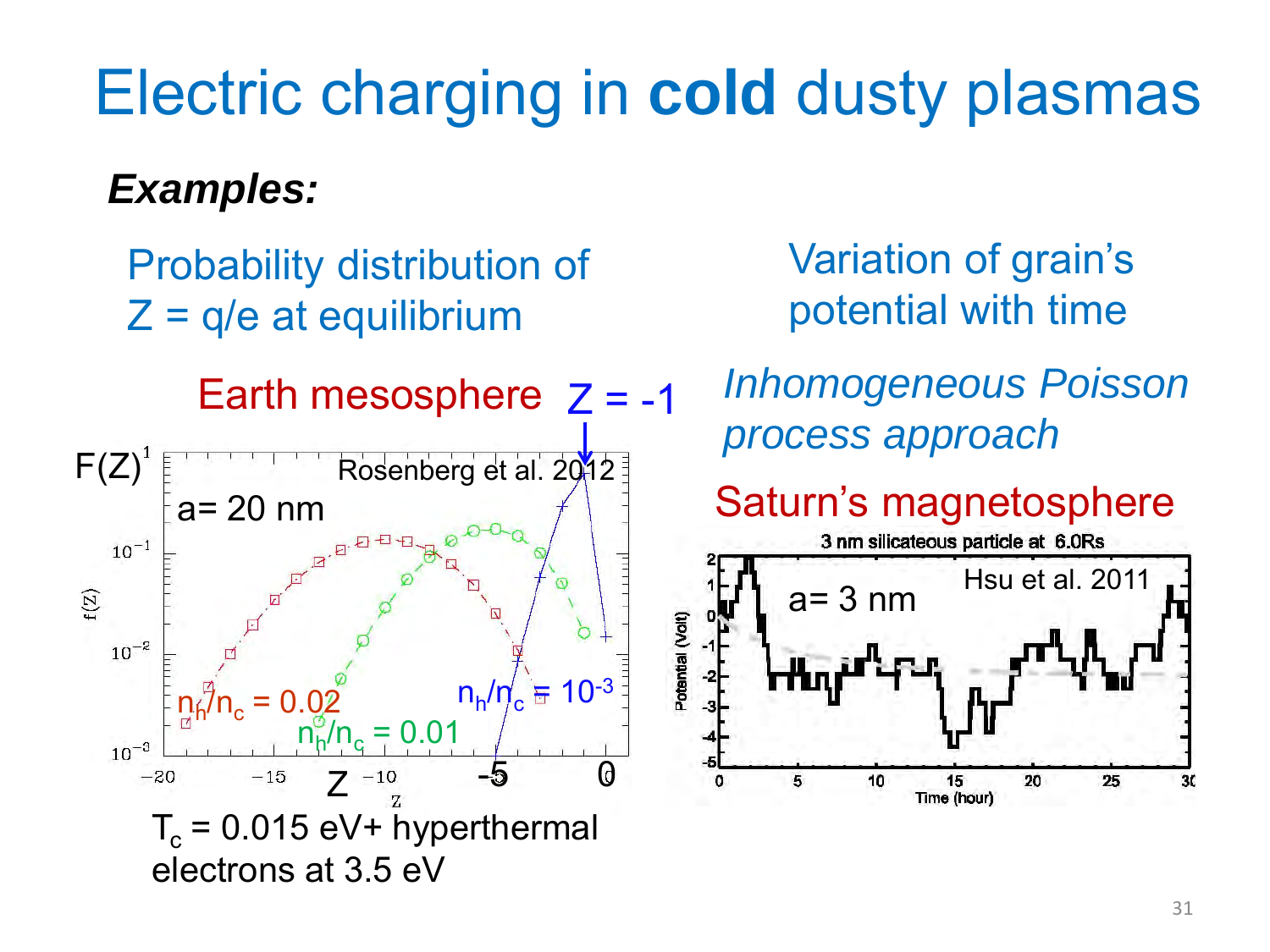### **Average number of charges on a grain** without field emission

#### **no longer proportional to grain size**

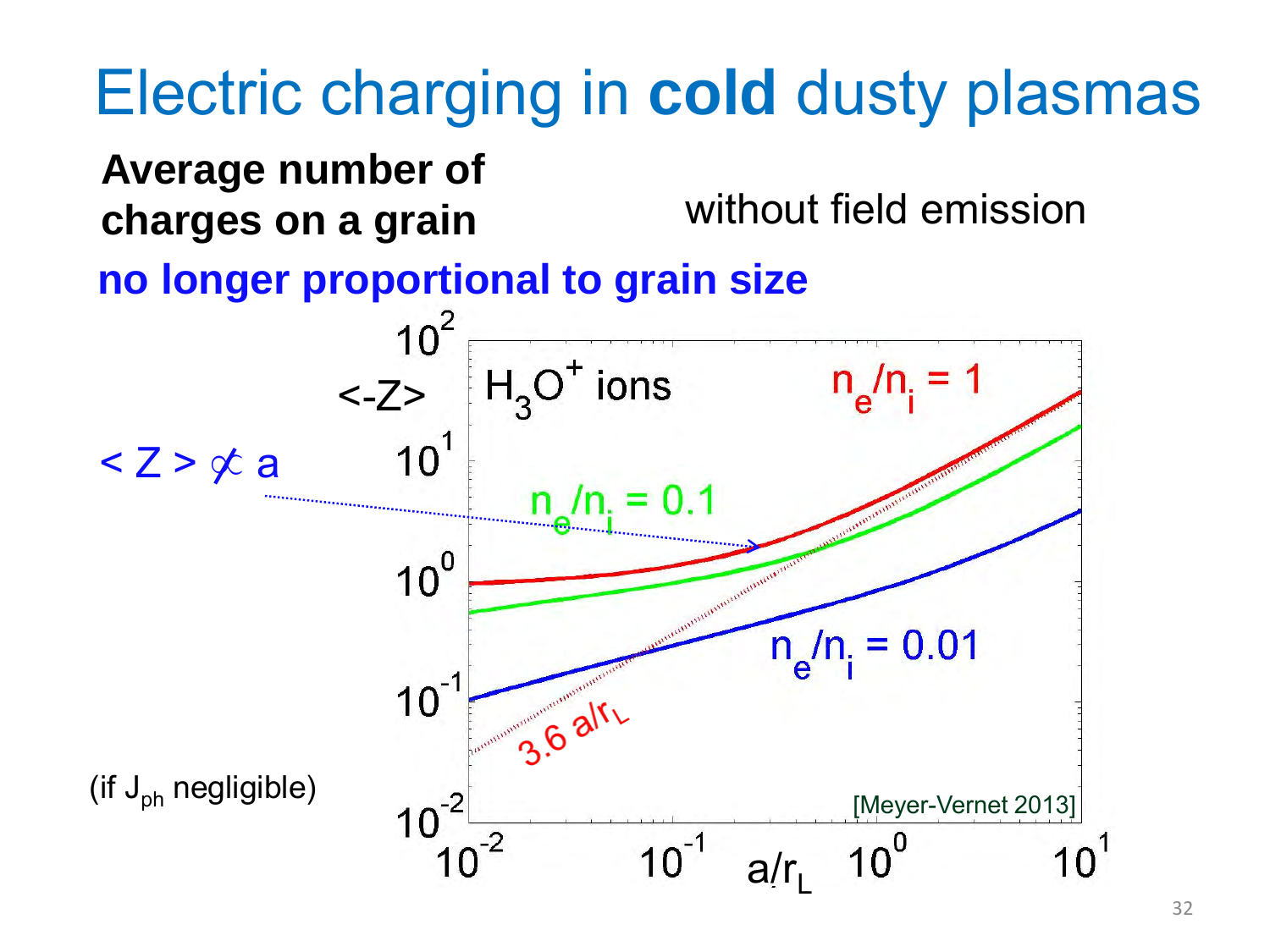